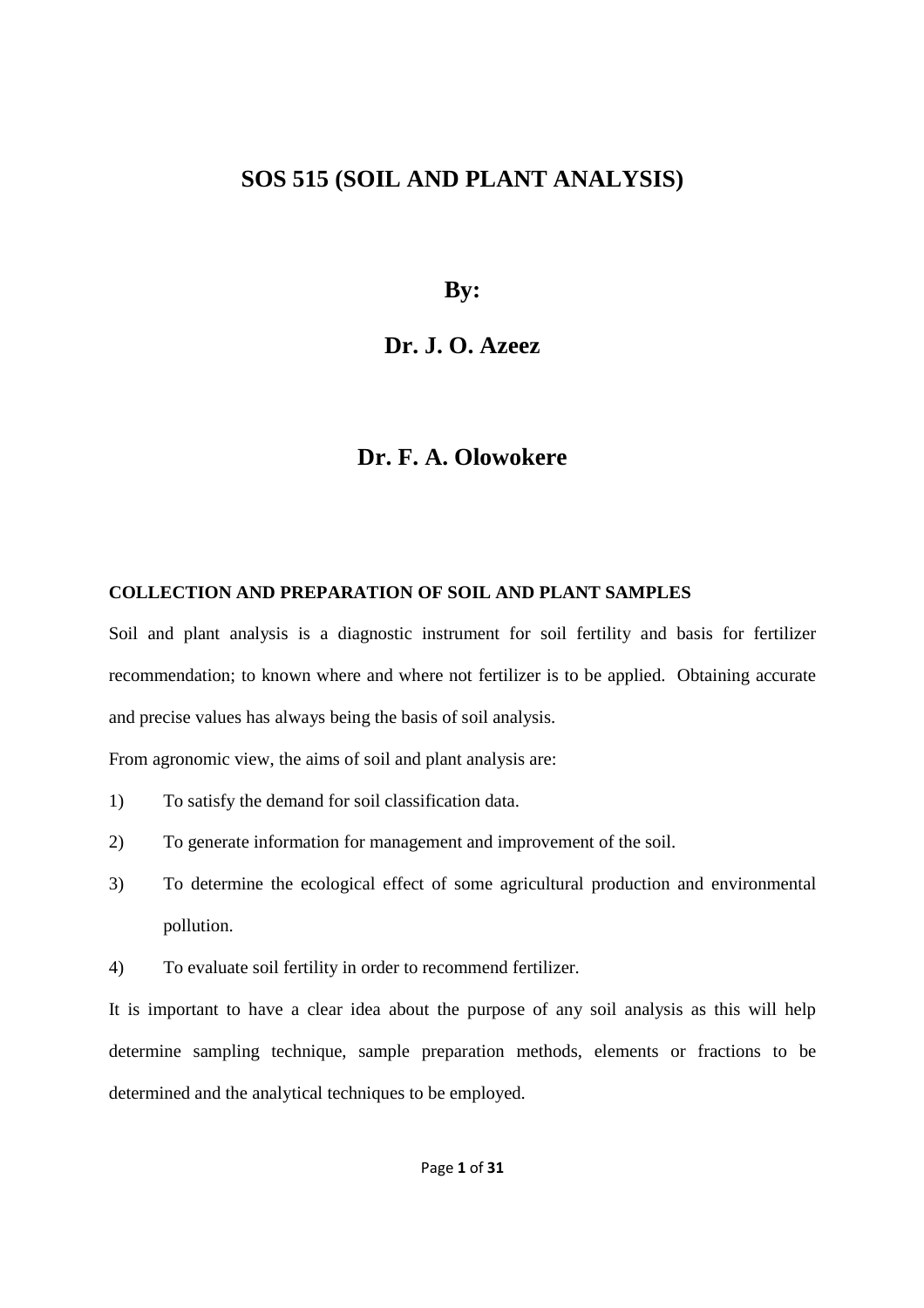#### **General Principles of Soil and Plant Sampling**

It is necessary to procure a test sample that will be representative of the soil or plant under investigation and to prepare the test sample for analysis. This is because sampling errors are commonly greater than analytical errors. Analytical value can serve as an accurate description of the soil or plant if the followings are true:

- 1) The gross sample accurately represents the whole soil/plant from which it was taken.
- 2) No changes occur in the gross and subsamples prior to analysis.
- 3) The subsamples analysed represents the gross sample accurately.
- 4) The analysis determines a true value of the soil/plant characteristics under investigation.

A soil or field may be assessed for its capability of providing a crop with essentials nutrients in several ways:

- 1) Field plot fertilizer trials
- 2) Greenhouse pot experiments
- 3) Crop deficiency symptoms
- 4) Plant analysis
- 5) Rapid tissue or sap analysis
- 6) Biological tests such as growing microorganisms
- 7) Soil testing prior to cropping

All the approaches can be used in research, the latter one is most amenable and popular and one upon which recommendations for farmers can be based. On the other hand, plant analysis is a postmortem approach and one that should be interpreted in the light of soil test results.

Most soil tests primarily focuses on elements in most demand by crops which are supplied by fertilizers: N, P and K, others are Ca, Mg and S. In drier areas micronutrients such as Fe, Zn,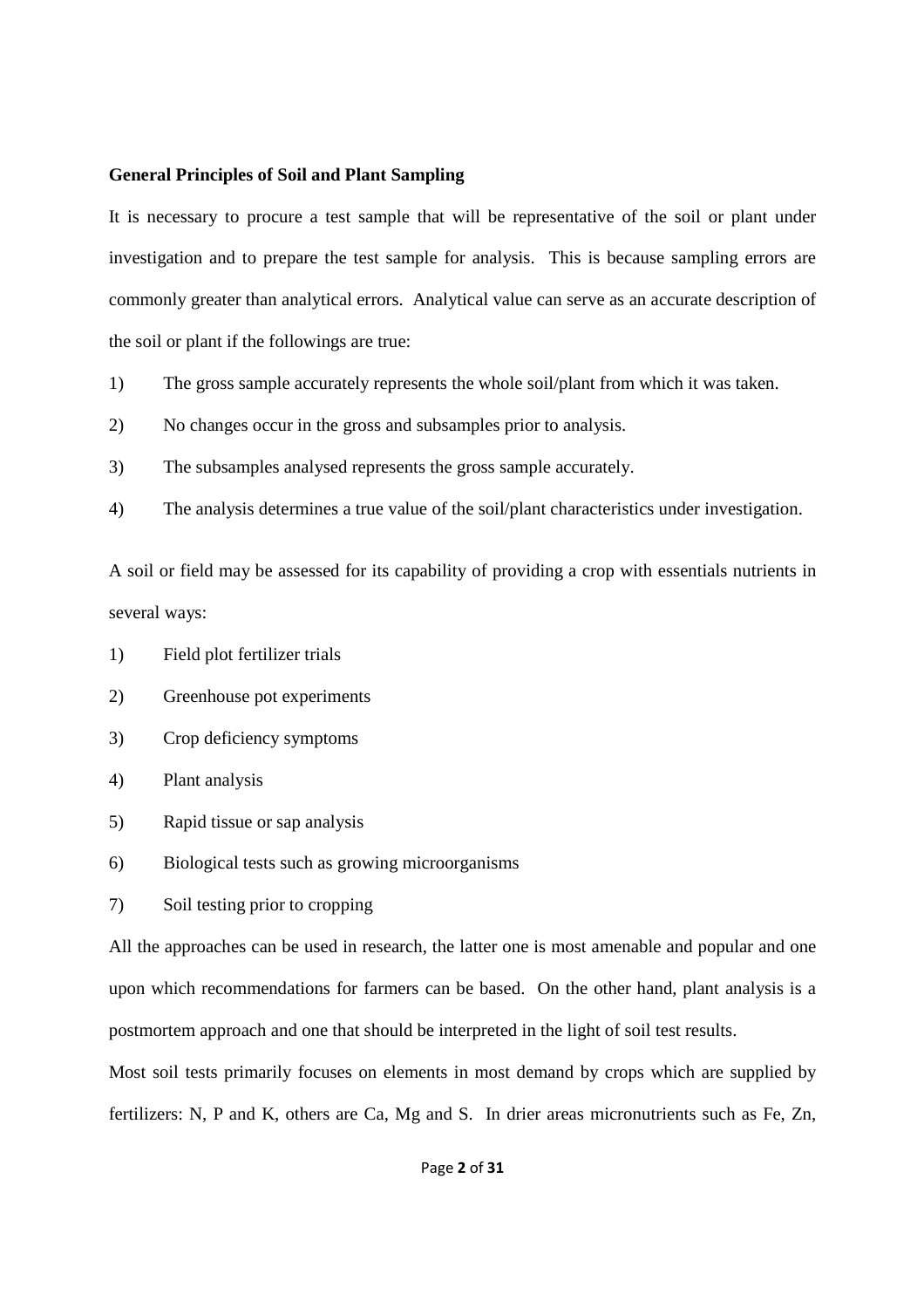Mn, Cu and B are often measured. As nutrient behavior in soils is governed by soil properties and environmental conditions, measurement of such properties is often required. These include pH, salinity, organic matter, CaCO<sub>3</sub> and texture in drier areas the presence of Na and gypsum  $(CaSO<sub>4</sub>.2H<sub>2</sub>O)$  is also of concern.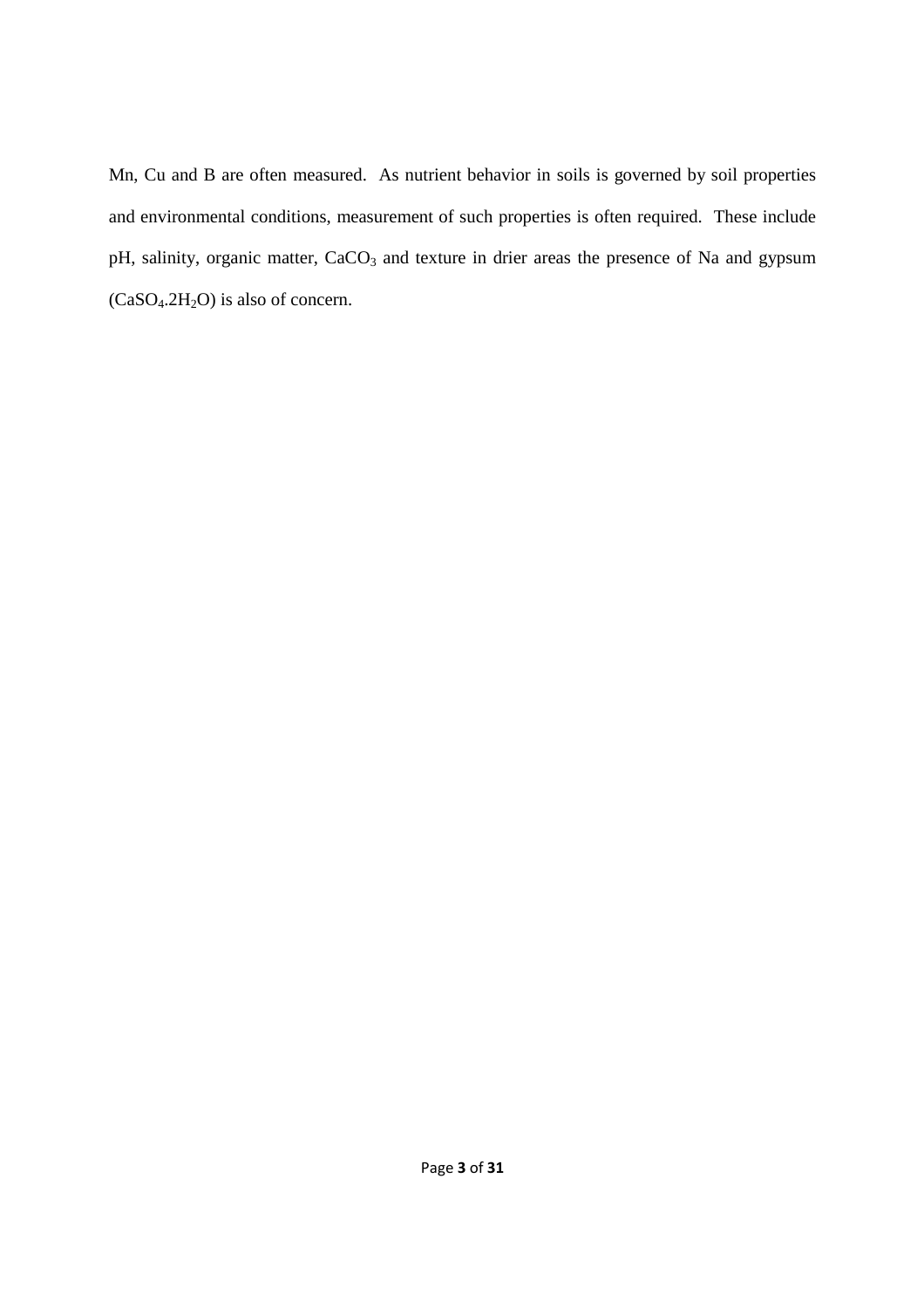### **Types of Sampling**

- 1) *Simple random sampling*
- 2) *Systematic sampling*
- 3) *Stratified sampling*

### **Phases of Soil Testing**

- 1) *Sample collection***:** This should be such that it reliably reflects the average status of a field for the parameter considered.
- 2) *Extraction or digestion and nutrient determination***:** The reagent used and the procedures adopted should quantify all or a portion of the element in the soil which is related to availability to the plant i.e. it should be correlated with plant growth.
- 3) *Interpreting the analytical results***:** The units of measurement should reliably indicate if a nutrient is deficient, adequate, or in excess.
- 4) *Fertilizer recommendation***:** This is based upon the soil test calibrated for field conditions, and considers other factors such as yield target, crop nutrient requirement, management of the crop, soil type, and method of fertilizer application.

#### **PROCEDURES**

## **1) Soil Sampling**

Soil sample should be composed of several subsamples representing a seemingly unform area or field with similar cropping and management history. There is no universally accepted numbers of subsamples for different field situations. However, the following points can serve as guidelines:

## (A) *Composite sampling*

## (B) *Time of Sampling*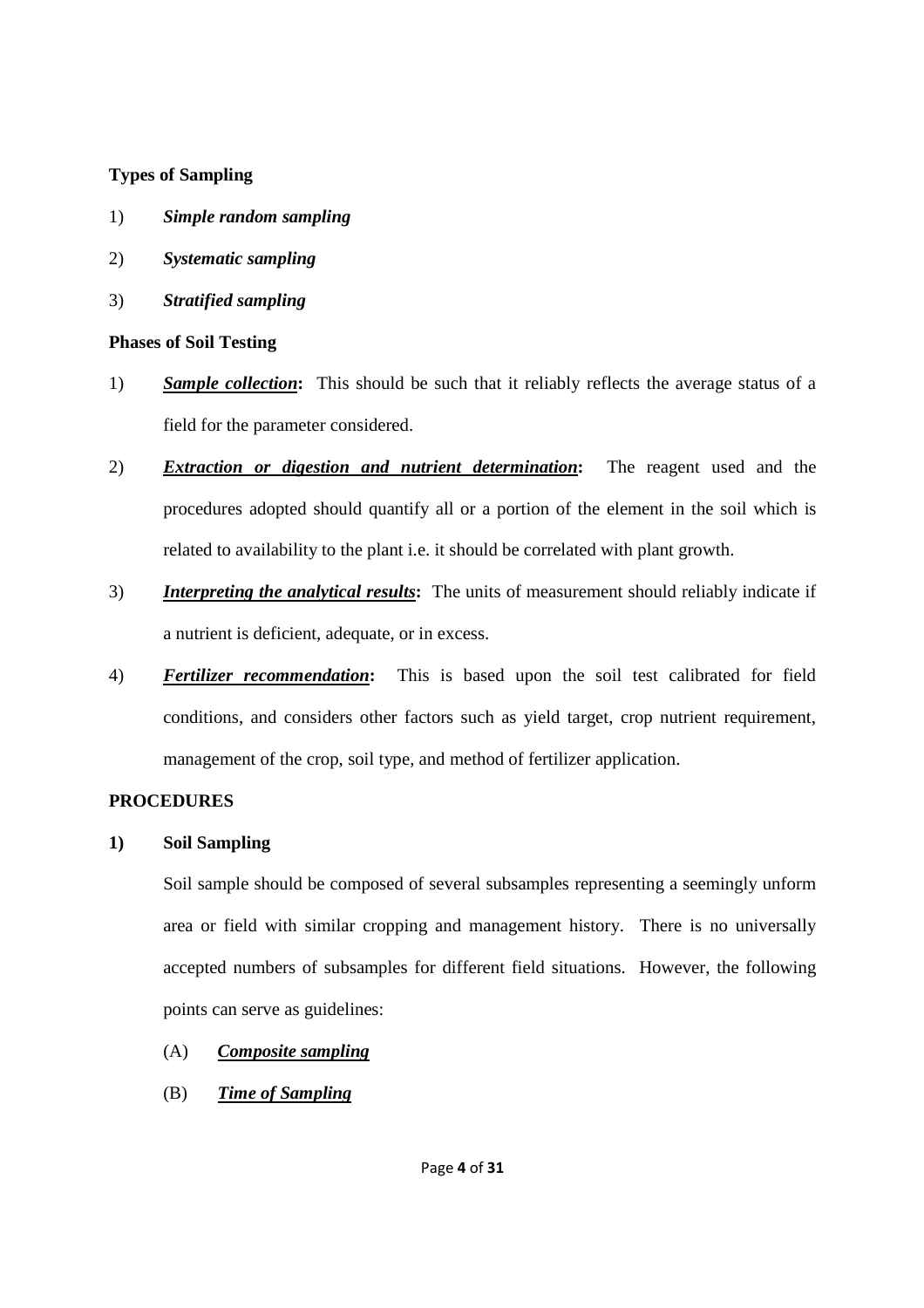- (C) *Depth of Sampling*
- (D) *Sampling Tools*
- **2) Field Processing**
- **3) Laboratory Processing**

### **LABORATORY FACTORS OF IMPORTANCE TO SOIL EXTRACTION**

These are factors that have significant impact on the test results. The include means of shaking, rate of reciprocation, type of extraction vessel, extraction time and laboratory temperature.

- 1) *Extraction vessel shape***:**
- 2) *Shaking vs stirring***:**
- 3) *Shaking rates***:**
- 4) *Extraction time***:**
- 5) *Laboratory temperature***:**

## **PLANT SAMPLING FOR ANALYSIS**

From the nutritional standpoint, plant analysis is based on the principle that the concentration of a nutrient within the plant is an integral value of all the factors that have interacted to affect it. Plant analysis involves the determination of nutrient concentration in diagnostic plant part(s) sampled at recommended growth stage(s) of the crop. In a way plant analysis complements soil analysis. There are reliable sampling criteria and procedures for most of the world's commercial crops.

#### **Laboratory Processing**

Some steps are followed for processing the sampled plant tissues:

- 1) *Cleaning plant tissue to remove dust, pesticide and fertilizer residues*
- 2) Immediate drying in an oven to stop enzymatic activity, usually at  $65^{\circ}$ C for  $24/72$  hours.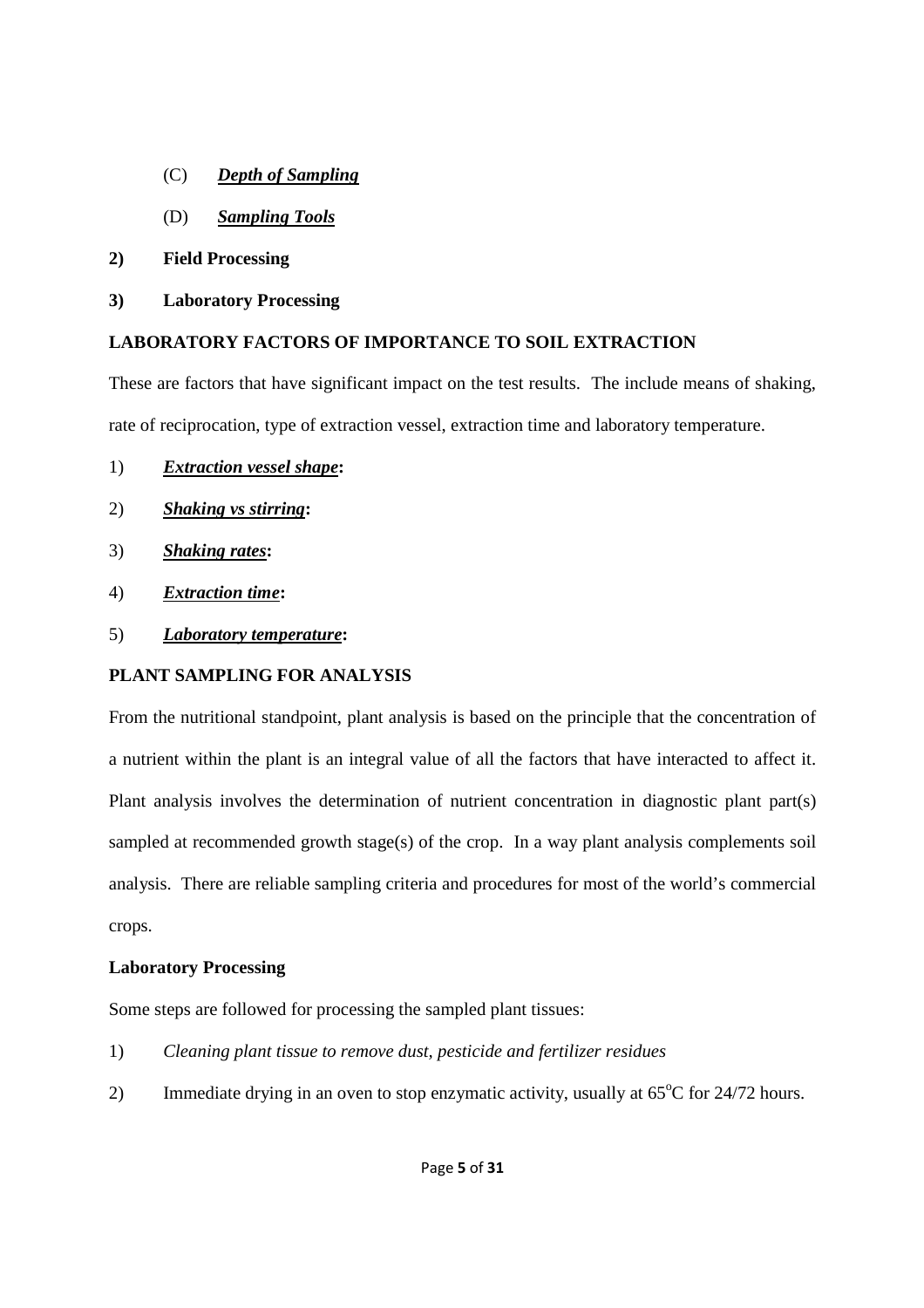- 3) Mechanical grinding to produce a material suitable for analysis,
- 4) Grinding of a dry sample.
- 5) Final during at  $65^{\circ}$ C of ground tissue to obtain a constant weight upon which to base the analysis.
- 6) Storing in appropriate container.

#### **DISSOLUTION FOR TOTAL ELEMENTAL ANALYSIS**

It is important to have a clear idea about the purpose of any soil analysis as this will help determine sampling technique, sample preparation methods, elements or fractions to be determined and the analytical techniques to be employed. There are several types of soil analysis viz:

- 1) Elemental analysis
- 2) Fractional analysis
- 3) Total elemental analysis (TEA)

TEA determine the quantity of an element present in the soil without reference to the quality (available form or polluted form). TEA is achieved by either wet or dry ashing.

*Wet ashing***:** can be accompanied by use of nitric, sulphuric or perchloric acid in different combinations

*Dry ashing*: this is done in a murfle furnace at temp of  $600^{\circ}$ C but with high temperature

#### **Testing for Soil pH and Soil Acidity and Lime Requirement**

pH measures relative acidity and alkalinity whereas soil acidity means the total amount of acid present in the soil. Quantitatively we use the pH scale in order to remove unwieldy figures e.g.  $0.056M H^+$ . P means  $-$  log.

The pH scale could be derived from the ionization of water.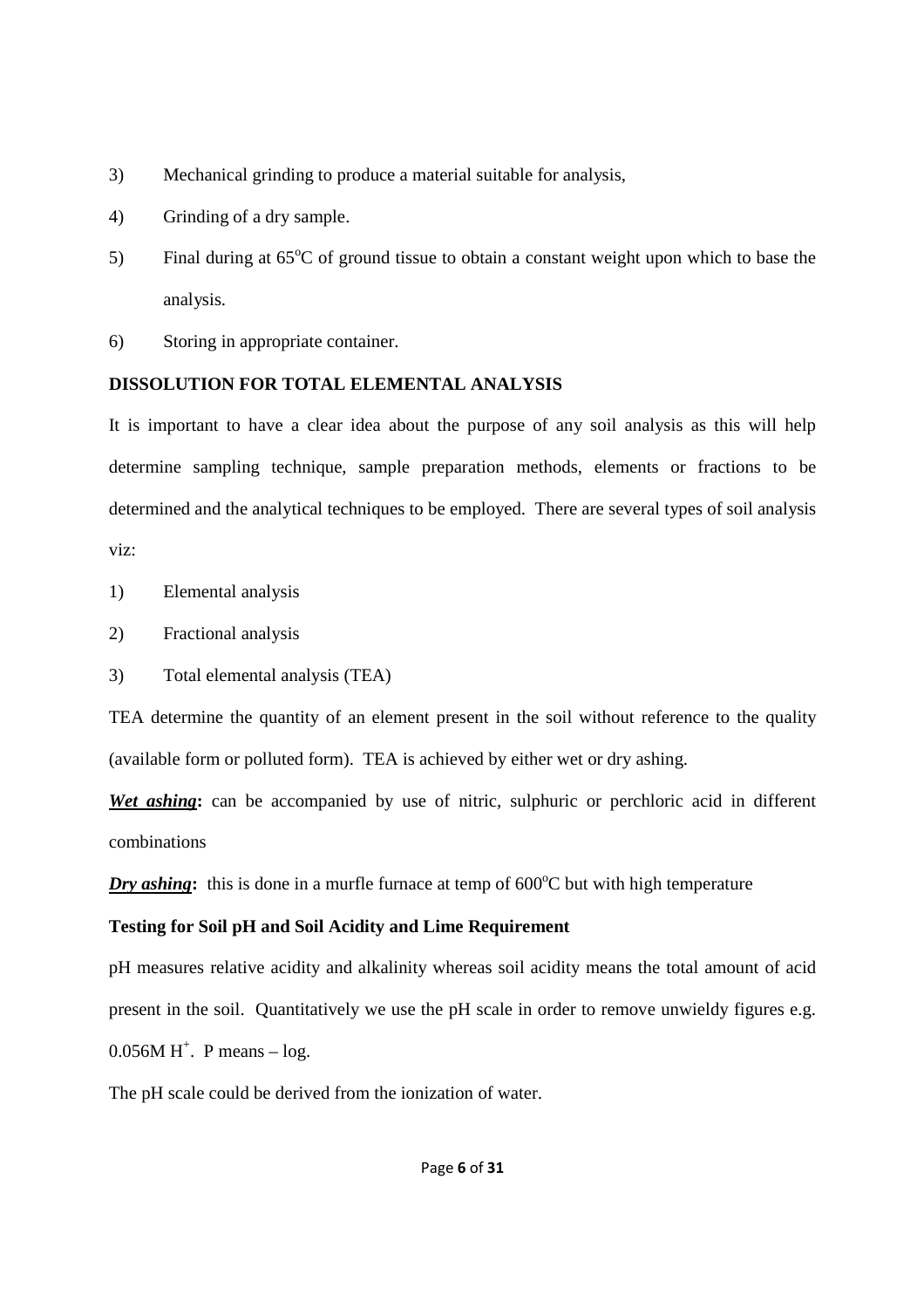#### $H<sub>2</sub>O$  $+ OH^-$  Kw =

activity of pure solid, liquid or gas in solution is 1.

At  $25^{\circ}$ C Kw =  $10^{-14}$  (moles litre<sup>-1</sup>)

∴  $(H<sup>+</sup>)(OH) = -14$ 

In pure water the concentration of  $(H<sup>+</sup>)$  and  $(OH<sup>-</sup>)$  are equal

(H<sup>+</sup> )(OH- ) = 10-14 x x = x 2 = 10-14 ∴ x = 10-14/2 = 10-7 ∴ (H+) = -7, (OH- ) = -7 ∴ pH = 7 of pure water POH = 7 of pure water

pH scale runs between 0 and 14 and that pH 7 is neutral.

#### **Application of pH to Soil**

Most mineral soil in the humid region has pH range between 3.5 to 7, while those of arid region have a range between  $6.8 - 8.8$ . pH above 9 are found in alkali Na saturated soil and pH below 3.5 are found in acid organic soil (peat).

pH is one of the most enlightening attributes of the soil, whether the soil pH is high or low will depend on the solubility of certain compounds in the soil. pH of around 4 signifies the presence of free acids in the soil (usually from oxidation of sulphides), pH of 5.5 and below indicates the likely presence of CaCO<sub>3</sub>.

Measurement of pH means the H concentration in solution and its called the active acidity, the potential/reserve acidity is that left within the microcell. Cations in exchange site is in constant equilibrium with that in solution.

pH measures the active acidity while potential acidity is determined by titration using a base.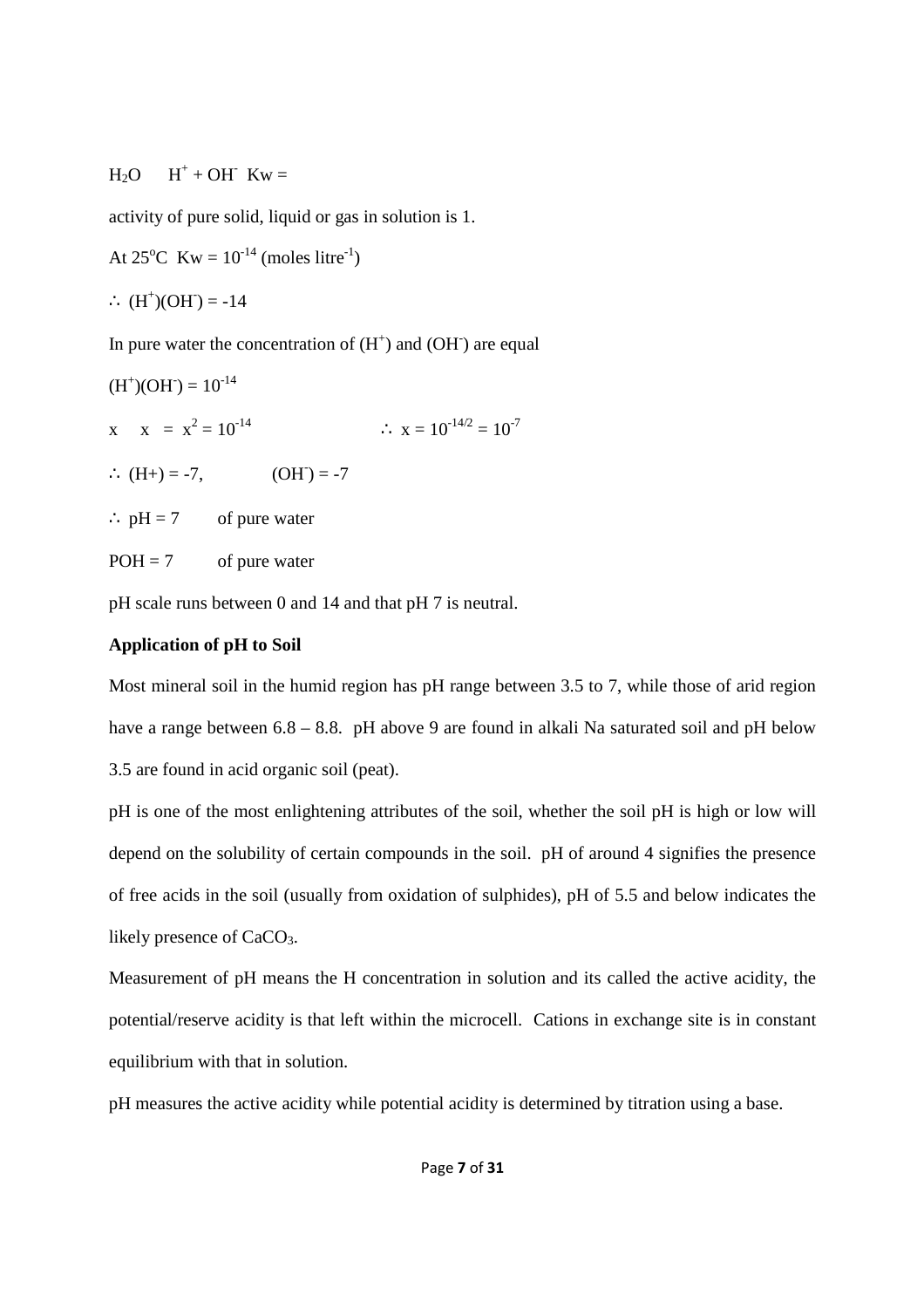**Causes of soil acidity**: (1) Leaching loss of bases (2) Application of fertilizer especially N fertilizer; NH<sub>4</sub><sup>+</sup> producing and NH<sub>4</sub><sup>+</sup> containing fertilizer like urea and (NH<sub>4</sub>)<sub>2</sub>SO<sub>4</sub> (3) Acid rain (4) Decomposition of organic matter, here  $CO<sub>2</sub>$  evolved react with soil water to form  $H<sub>2</sub>CO<sub>3</sub>$ (5) Hydrolysis of aluminum.

$$
\therefore Al^{3+} + 3H_2O \qquad \qquad Al(OH)_3 + 3H^+
$$

#### **Importance of Soil pH in Crop Production**

#### **Determination of pH**

There are 2 basic methods of determining the soil pH viz (1) colorimetric and (2) potentiometric method

In either method, the sample has to be prepared. The soil sample is weighed, then decision on the type of slurry to prepare (water slurry (distilled water)) or salt solution (KCl or  $CaCl<sub>2</sub>$ ) 0.01m conc. of the salts are used. Decision on the ratio of water to soil or salt solution to soil, usually 1:1 or 2:1 (salt or water: soil). It is recommended that slurry should be shaken and read immediately because if allowed to settle, the potential difference as a result of the junction is avoided when settling is not allowed the actual reading is gotten.

## **Colorimetric Method of pH Measurement**

This entails the formation of colour with soil :  $H_2O$  or salt solution mixture. The colour formation is made possible by the addition of a universal indicator (indicator with large pH range), the colour is then matched with colour charts of known pH. (Demerit – slower, less precise colour blindness and eye fatique.)

#### **Potentiometric Method**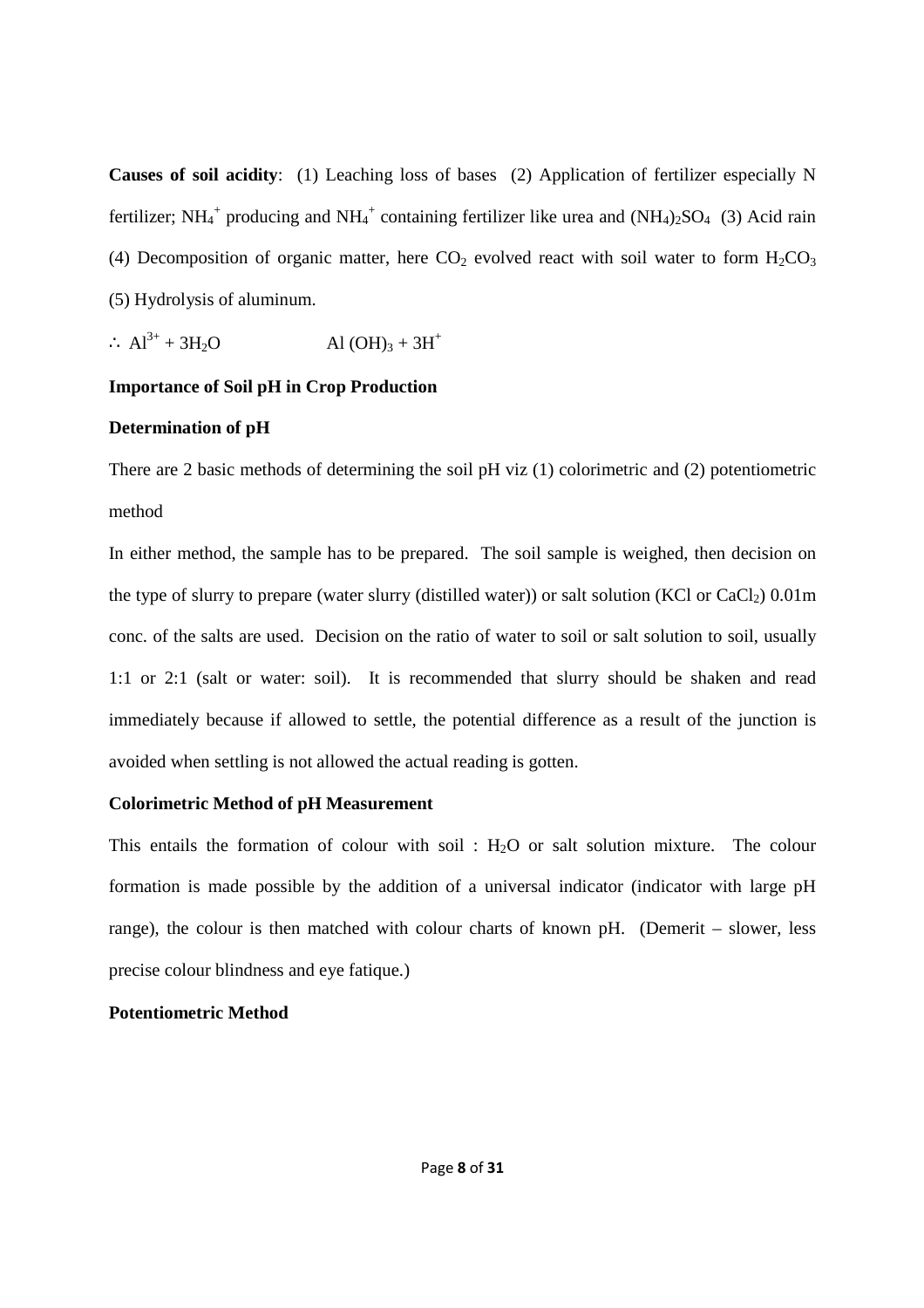This is an instrumental method and involves measurement of potential. It is based on the principle that if we use pH sensitive electrode (selective or specific electrode), the potential generated is proportional to the H<sup>+</sup> concentration. i.e.  $E = K(H^+)$ 

It is based on the Nerst equation.



hence the temperature should be adjusted to  $25^{\circ}$ C.

The pH is directly related to E. To establish this straight line, a minimum of two or more points is required. To establish this straight line, you have to calibrate the pH meter with standard buffers. There are 3 standard buffers pH 4, 7 and 9. The choice of buffer is a function of the experience, if acid soil use pH 4, 6 or 7 if alkaline use 6 or 7 and 9. If no knowledge of soil pH use 4 and 9.

#### **Factors Affecting pH Measurement**

- 1) *Suspension effect*
- 2) *Dilution effect*
- 3) *Sodium effect***:**

#### **Lime Requirement**

This is the amount of lime required to neutralize the acidity of the soil to a desired pH. There are several methods of determining lime requirement, out of which five are very common: (1) Field plot techniques (2) Titration with a base (soil/base titration) (3) Incubation studies (4) Use of buffer (5) Green house techniques

#### 1) *Field plot techniques/green house*

2) *Titration with a base*

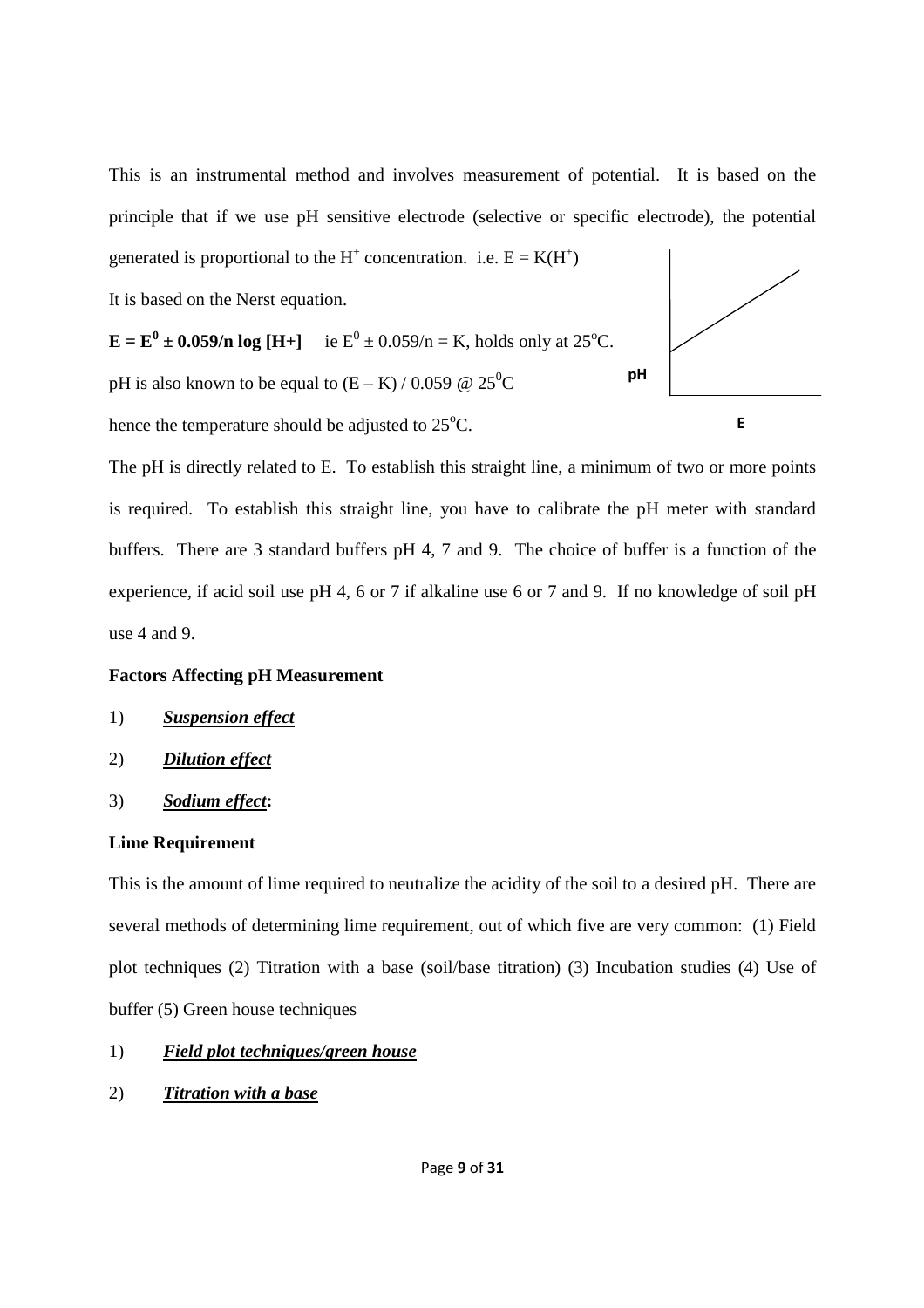#### 3) *Incubation studies*

#### *Use of buffer***: -**

#### **Soil Organic Matter**

#### **Determination of SOM**

SOM is the plant and animal remains or debris at all stages of decomposition. Decomposed parts are called humus.

- 1) Measurement of  $CO<sub>2</sub>$  evolved during decomposition. This is achieved by destroying the  $CO<sub>3</sub>$  with conc. H<sub>2</sub>SO<sub>4</sub>. It only works in a very close analytical train.
- 2) Determination from the total Nitrogen values. It is assumed that 5% of SOM is N. (100/5 x value), this particular method is based on an assumption which may not hold at all time. It is known that N content of SOM could vary from as low as 3% to as high as 8%.
- 3) *Weight loss***: -** This is achieved by destroying the SOM and estimated by difference in weight loss before and after the destruction. SOM is destroyed by (1) chemical method by the addition of  $H_2O_2$  or (2) By ignition in a furnace. Weight loss method is not a very accurate method because it may not get all the OM destroyed; it is however used when there is no other method.
- 4) *Estimation of the oxidizable carbon***:-** This is the most popular method and most accurate. There are several techniques under this, but the most popular is the Walkley and Black (1939) method.

## **Walkley and Black Procedure**

This is a chromic acid oxidation procedure; it involves the oxidation of the SOM by chromic acid. In practice the chromic acid is generated insitu by the reaction between  $K_2Cr_2O_7$  and conc.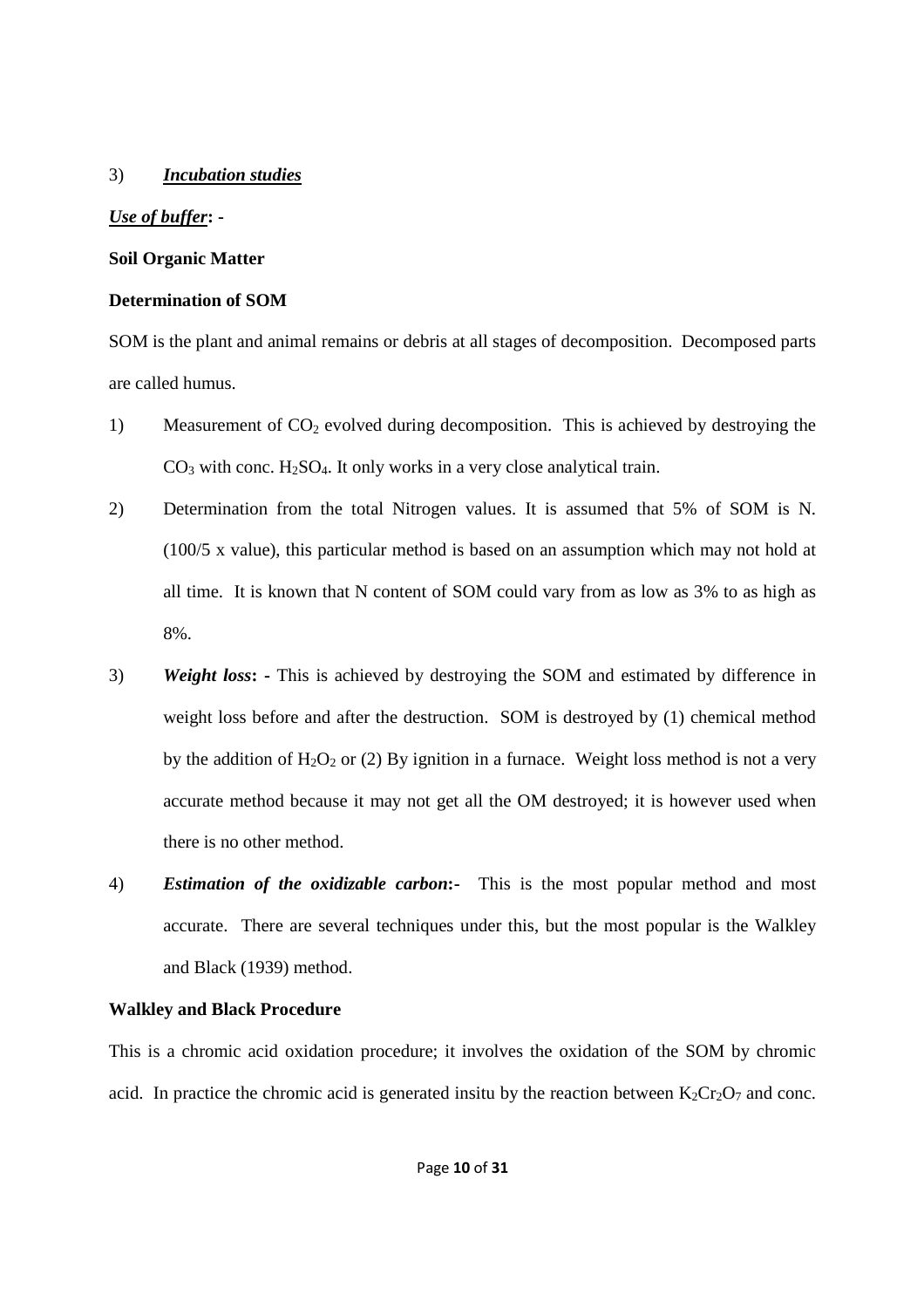$H_2SO_4$  then you back titrate with ferrous solution because the  $K_2Cr_2O_7$  and  $H_2SO_4$  is added in excess.

By this we determine the oxidizable organic carbon, however not all the Organic Carbon is oxidizable, but we know that about.

- 1) 75 % of the organic carbon in organic matter is oxidizable hence to convert org. carbon =  $100 / 75 = 1.33$
- 2) Only about 58% of total organic matter is organic carbon. So to convert org. carbon to org. matter =  $100/58 = 1.724$
- 3) Milli-equivalent weight of carbon in  $(g) = 0.003$

 $12/4 = 3/1000 = 0.003g$ 

∴ **% org C** = Titre value of blank (A) – Titre value of sample (B) **X** Normality of titrant X 100 **X** 0.003 **X** 1.33

Weight of soil taken

∴ **Org. matter** = Total Org. C **X** 1.724

**Org. matter** =  $(A) - (B)$  X N X 100 **X** 0.003 **X** 1.33

Weight of sample

#### **Testing for Available Nutrients**

Available nutrient is that portion of soil nutrient, whose variations (increase or decrease) are reflected in the growth/yield of the crop. The major nutrients of interest in this course are nitrogen, P, K, Ca, Mg, Na, Mn, Fe, etc.

#### **Soil Nitrogen**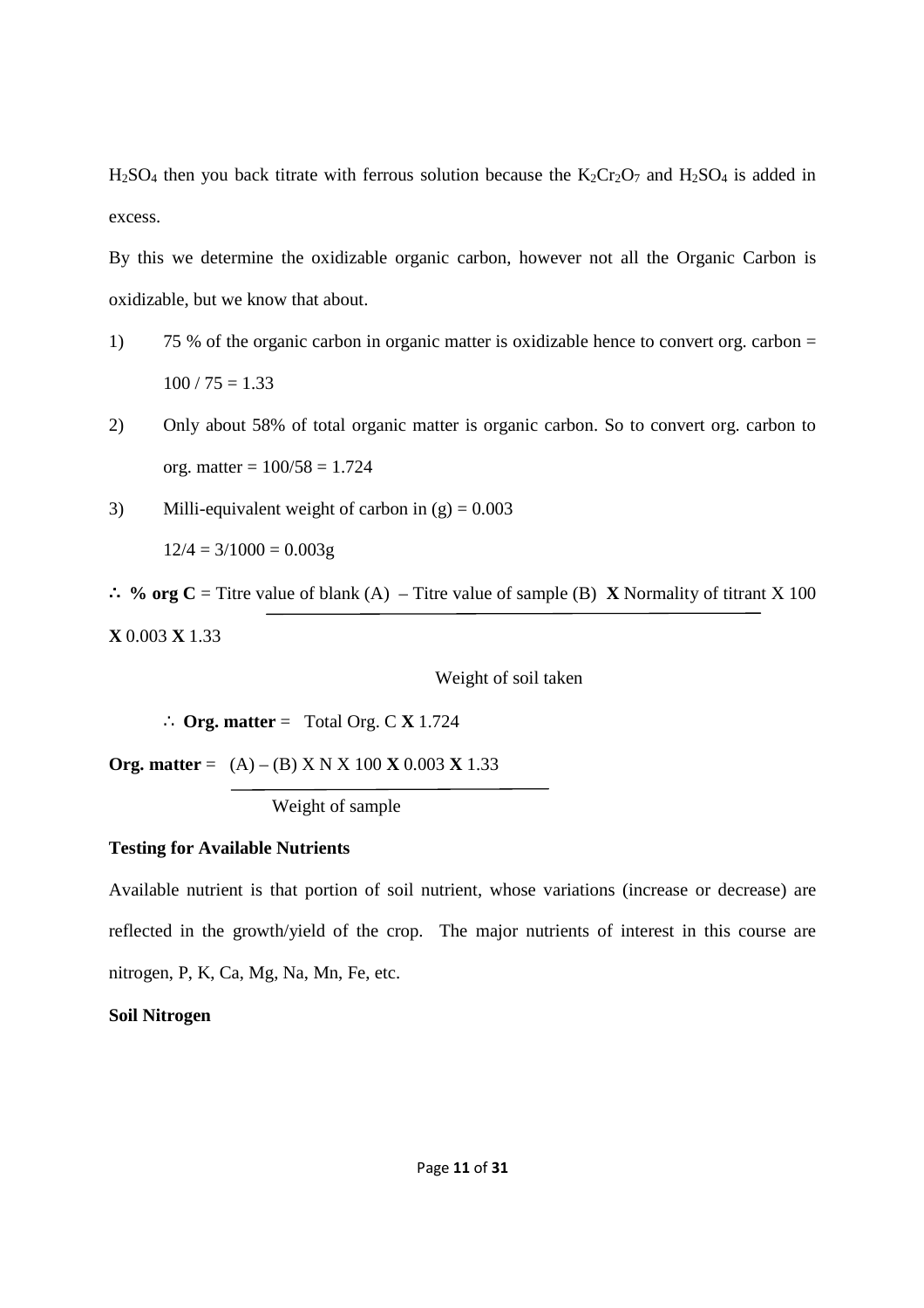This is perhaps the most needed nutrient element in most soils. About 90% of total N in the soil is in organic combination. In most soil, N content ranges as low as 0.01% to as high as 0.5%. Total N content of Nigerian soil is around 0.02 – 0.2% and the critical level is 0.15%.

#### **Methods of Determining N Levels in Soil**

Plant take N as  $NO_3^-$  and  $NH_4^+$ , hence both are important in plant uptake. There is however, the interconversion of both in the soil to different forms. In recent time, attention is focused on  $NO<sub>3</sub>$ for many reasons.

1) The possibility of leached  $NO<sub>3</sub>$  polluting the underground water i.e.  $NO<sub>3</sub>$  going below root zone of plants.

2) From point of view of crop need.

However, so far in Nigeria, total nitrogen is used mainly as the index of N availability to crops.

#### **Total Nitrogen Determination**

There are 2 classical methods of determing total Nitrogen.

- 1) *Dumass (1831)***:-** This is a dry oxidation procedure.
- 2) *Kjeldahl method***:-** This is the widely used method for determining total nitrogen and there are many form of this method viz macro, micro, semi-micro systems. The Kjeldahl method is made u of two steps viz: digestion step and distillation step.

The two step Kjeldahl system does not take into consideration the following compounds N-O compounds and the N-N compounds therefore, the two way system has to be modified in order to include N-O compounds as  $NO_3$ ,  $NO_2$ . There are some modification viz:

1) *Salicylic (e.g. aspirin) acid modification***:-** In this modification the sample is pre-treated with salicylic acid dissolved in conc.  $H_2SO_4$ , the  $NO_3$ <sup>-</sup> with the salicylic acid form nitro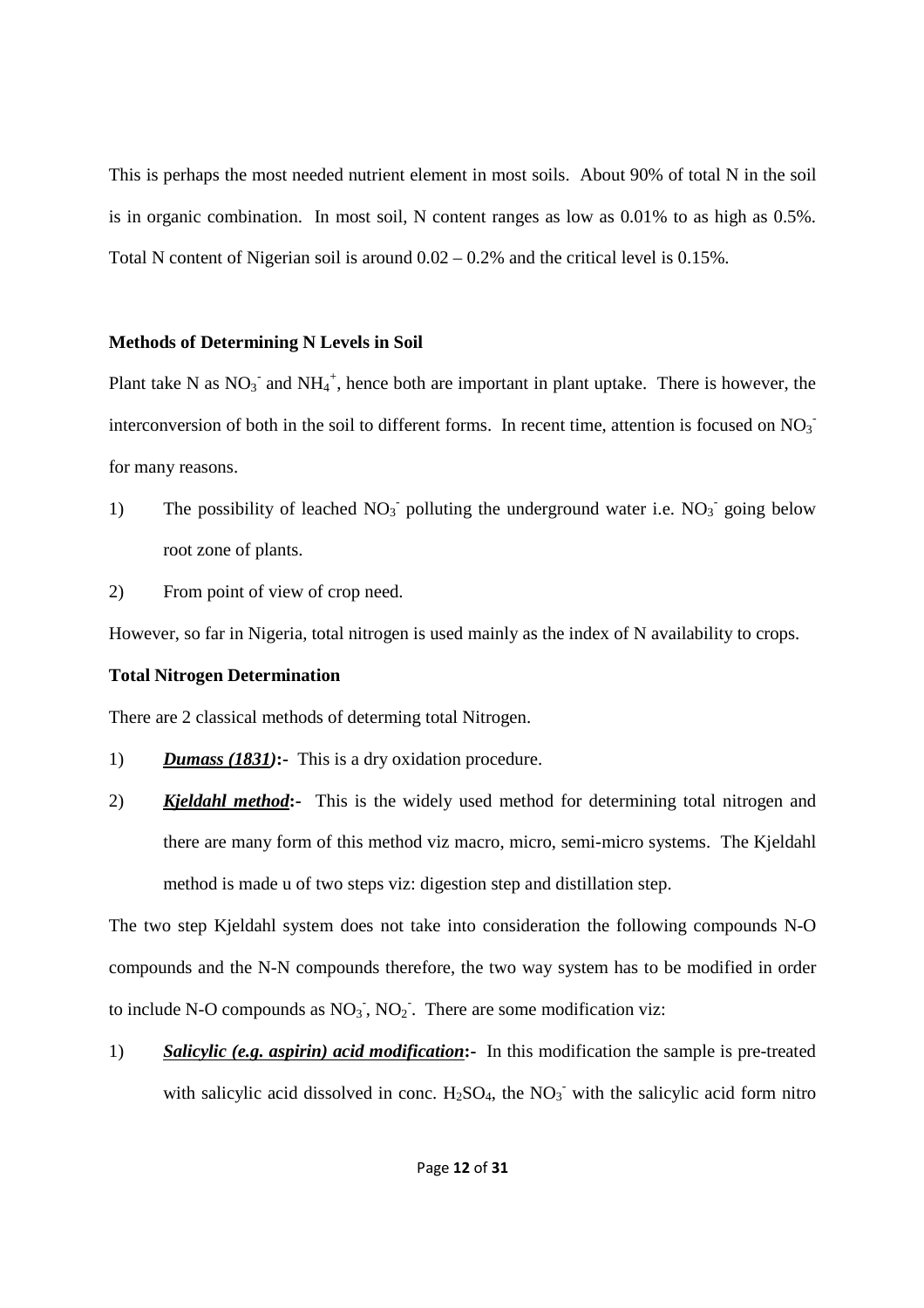compound, the nitro compound in acid medium will be converted to amino compound and the sample is then treated normally by adding all the reagent required for digestion in ordinary Kjeldahl system.

#### **Determination of Phosphorus**

#### **Chemistry of P in the Soil**

Plant takes their P in form of  $HPO<sub>4</sub><sup>2</sup>$  and  $H<sub>2</sub>PO<sub>4</sub>$ . Unfortunately the soluble form of P in the soil at any particular time is very small that it will not satisfy the crop yield.

Labile P is the pool of P that replenishes soil P immediately the soluble P is depleted. Therefore available  $P =$  labile  $P +$  solution P. Labile P varies from soil to soil, hence the extractant varies too from soil to soil.



#### **Criteria for Selecting Extractant for P**

- 1) The extractant should rapidly dissolve or desorb P and it should be time independent after 30 minutes.
- 2) It should maintain O.M. and soil clays in a flocculated form (no dispersion of OM or soil minerals).
- 3) It should not precipitate after dissolution.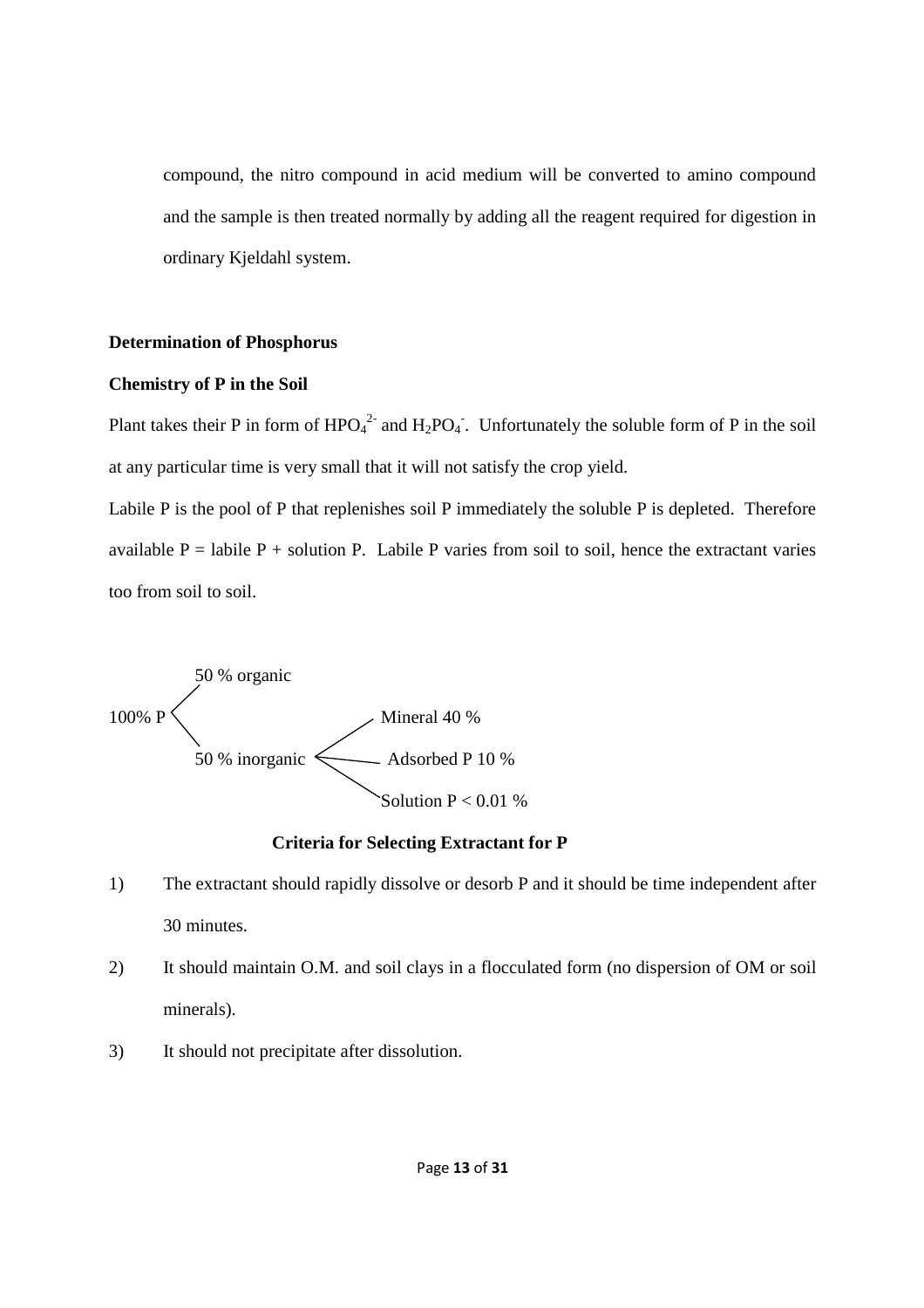- 4) It should not contain excess salts, buffers, or ions that will interfere with the analytical determination.
- 5) It should be easy to prepare, store or disposed of.

In practice some of the commonly used extractant include:

- 1) Bray 1 0.03M NH<sub>4</sub>F in 0.025N HCl
- 2) Bray 2  $0.03M \text{ NH}_4\text{F}$  in 0.1N HCl
- 3) Olsen  $0.5M$  NaHCO<sub>3</sub>, pH 8.5
- 4) Hunter  $0.05M$  NaHCO<sub>3</sub> in 0.01M EDTA
- 5) Mehlich<sup>1</sup>  $0.05N$  HCl +  $0.025N$  H<sub>2</sub>SO<sub>4</sub>
- 6) Egner  $0.02N$  Ca-lactate + 0.02N HCl
- 7) Ambic I  $0.25M NH<sub>4</sub>HCO<sub>3</sub> + 0.01M (NH<sub>4</sub>)<sub>2</sub> EDTA + 0.01M NH<sub>4</sub>F + superfloc$
- 8) Citric acid 1% citric acid
- 9)  $0.01M$  CaCl<sub>2</sub> solution

#### **Bray 1 Extractant**

 $0.03M$  NH<sub>4</sub>F in 0.025N HCl, here the F- ion complexes Al and Fe forming AlF and FeF (AlPO<sub>3</sub>) and FePO<sub>3</sub> are P forms in the soil). Since Al and Fe is removed from AlPO<sub>3</sub> and FePO<sub>3</sub> then the P is left available for determination. NH4F also chelates Al and Fe in solution.

### **Bray 2 Extractant (0.03M NH4F in 0.1N HCl)**

This is also based on the same principle as Bray 1 however, because of the stronger strength of the acid in Bray 2, it is also able to dissolve some mineral P (rock phosphate, Apatite).

#### **Olsen (0.5M NaHCO3 at pH 8.5)**

At high pH, P is held by Ca as  $Ca<sub>3</sub>(PO<sub>4</sub>)<sub>2</sub>$ 

 $Ca_3(PO_4)_2 \longleftrightarrow 3Ca^{2+} + 2PO_4^{3-}$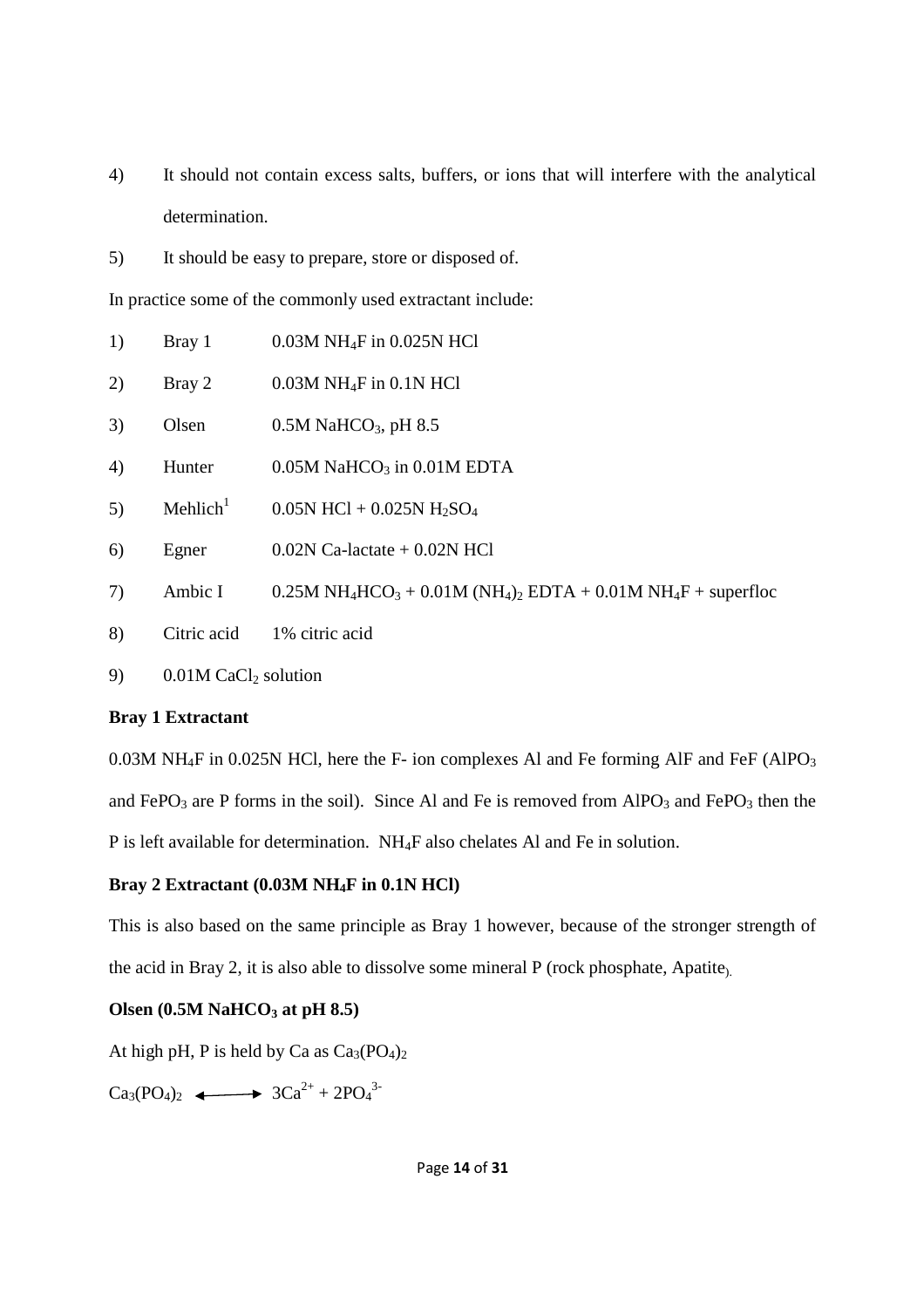If Ca2+ is removed, more  $Ca_3(PO_4)_2$  will be dissociated to counteract the effect of the removal (Le-Chaterlier's principle) hence Ca is removed by NaHCO<sub>3</sub> even, Ca has a strong affinity for  $CO_3^2$  to form CaCO<sub>3</sub>, hence more Ca<sub>3</sub>(PO<sub>4</sub>)<sub>2</sub> dissolves.

If we continue to remove Ca by precipitating it as  $CO<sub>3</sub><sup>2</sup>$ , the reaction goes to the right, more and more P will be released into solution. In addition  $NaHCO<sub>3</sub>$  in solution will also have NaOH, the NaOH will react with Fe in the FePO<sub>3</sub> to form  $Fe(OH)_{3}$ , this will also release more P into solution.

#### **Determination of Extracted P**

There are several methods of doing this, but the most common is the molybdate method. The classical molybdate method involves the use of certain reagents like Na vernadate and  $NH<sub>4</sub>MoO<sub>10</sub>$ . When these reagents react with P in solution, yellow phosphomolybdate is formed and the intensity of the yellow colour is determined colorimetrically. However, the yellow colour is not very sensitive and there is a limit to its detection, hence to enhance the sensitivity of the colour, it is reduced to blue colour buy the addition of stannous chloride (tin chloride). Another common method is the use of antimony potassium tartrate and ascorbic acid solution to generate a blue colour, whose intensity is a function of the P concentration.

#### **Exchangeable Cations**

Two principal methods used in determining total CEC are:

1) *Summation method***:-** All the cations are displaced by a saturated solution of the displacing ion, usually a monovalent ion.  $NH_4^+$  (ammonium) ion is often used. The salt widely used id  $NH_4OA_c$ , by adding this  $NH_4^+$  is furnished and all other cations will have been displaced. The cations will then be determined and summed up to give the total

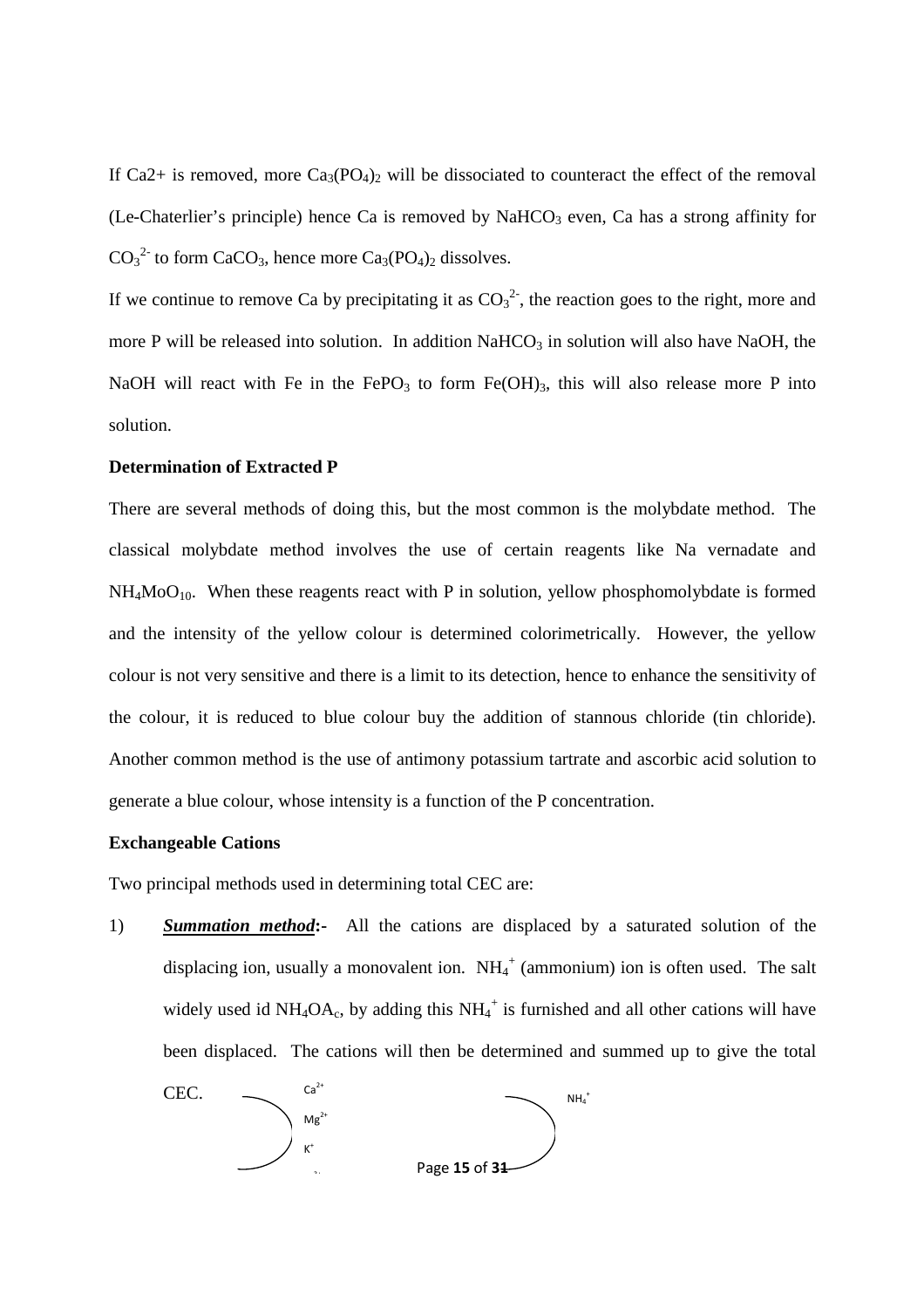$Colloids$  $+NH<sub>4</sub><sup>+</sup>$ **Colloids**  $+ Ca^{2+}, Mg^{2+}, K^+$ colloid usually the  $Ca^{2+}$  and  $Mg^{2+}$  is determined using atomic absorption spectrophotometer

 $(AAS)$  while Na<sup>+</sup> and K<sup>+</sup> are determined using flame photometer, H and Al by AAS and by NaOH titration.

2) *Displacement method***:** here we figure out (i) Displacing ion (ii) Index ion



With soil and NH<sub>4</sub>, shake for 1 hour filter, the filtrate has cations, residue (solid) has  $NH_4^+$  return the residue to the beaker, then look for a displacing ion (monovalent cation) usually  $Na^+$  in form of acetate. Hence  $NH_4^+$  in solution is equivalent to all the cations.

#### **Determination of Available Sulphur**

The best extractant for S is Ca  $(H_2PO_4)_2$ , it must contain about 500 ppm  $PO_4^3$ . Phosphorus is more specifically fixed whereas S is not specifically fixed i.e. the adsorption energy is higher in P than in S (P is more tightly held than S). Therefore P can easily displace S on the adsorption site.

Extract and determine S by colorimetry, gravimetry but most common is turbidemetric method, here  $BaCl<sub>2</sub>$  is added to the extract.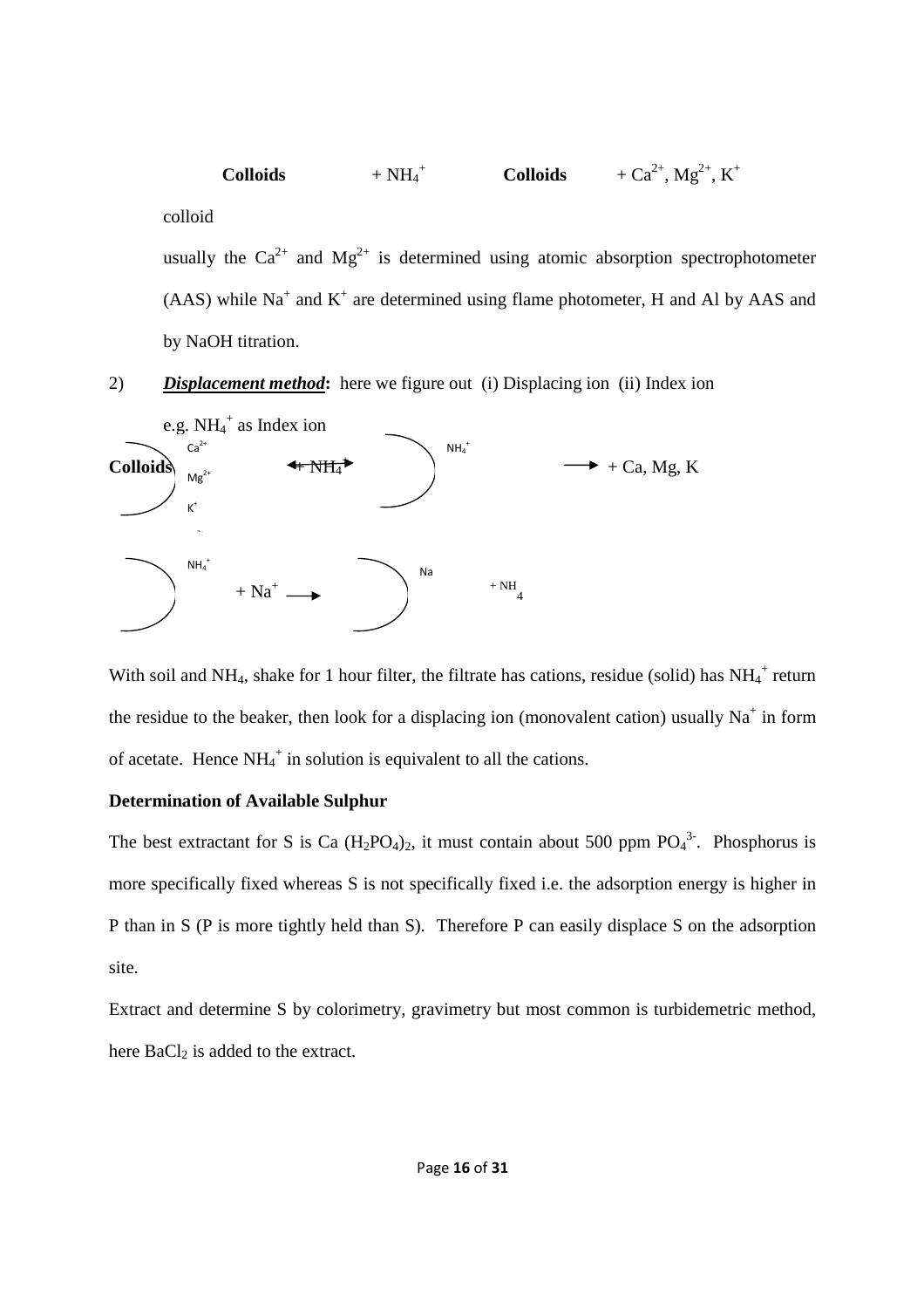$BaCl_2 + SO_4^2$   $\longrightarrow$  BaSO<sub>4</sub> + 2Cl<sup>-</sup>, BaSO<sub>4</sub> is formed, this is a turbid suspension, the rabidity of the solution is determined, hence to make it stay, a stabilizer is added e.g. Gelatin/Cum acacia, the resulting solution is determined by use of a spectrophotometer at 420nm wavelength.

- To remove any colour (to ascertain that only turbidity is measured and not colour), this is achieved by adding a decolorizer e.g. activated charcoal; this is added to the filtrate and then refilter before adding  $BaCl<sub>2</sub>$  and measuring.
- Turbidimeter functions even in the presence of colour because it records reflection and refraction.

#### **Micro-Nutrients**

They are Cu, Zn, Co, Mo, B, Fe, Mn. They are essential to crop growth but needed in small amount as far as fertilizer need is concerned, however they have equal importance as the macro elements. Micronutrient analysis is not common in most analysis because of severl reasons as:

- 1) Since their presence is in trace levels, hence the instrument used for the analysis must be highly sensitive; this is not only very costly but also not available in most laboratories.
- 2) Since they are present in trace amount, containers used for them may contaminate the sample to the extent that the error level could be very high (e.g. 90%) and therefore it requires well-trained personnel to handle micronutrient analysis.

#### **Extraction**

by EDTA + HCl, DTA + HCl, Acid etc. for boron we can use hot-water and immediately they are extracted, we can use AAS to determine them, depending on the availability of lamp as every element has its own lam.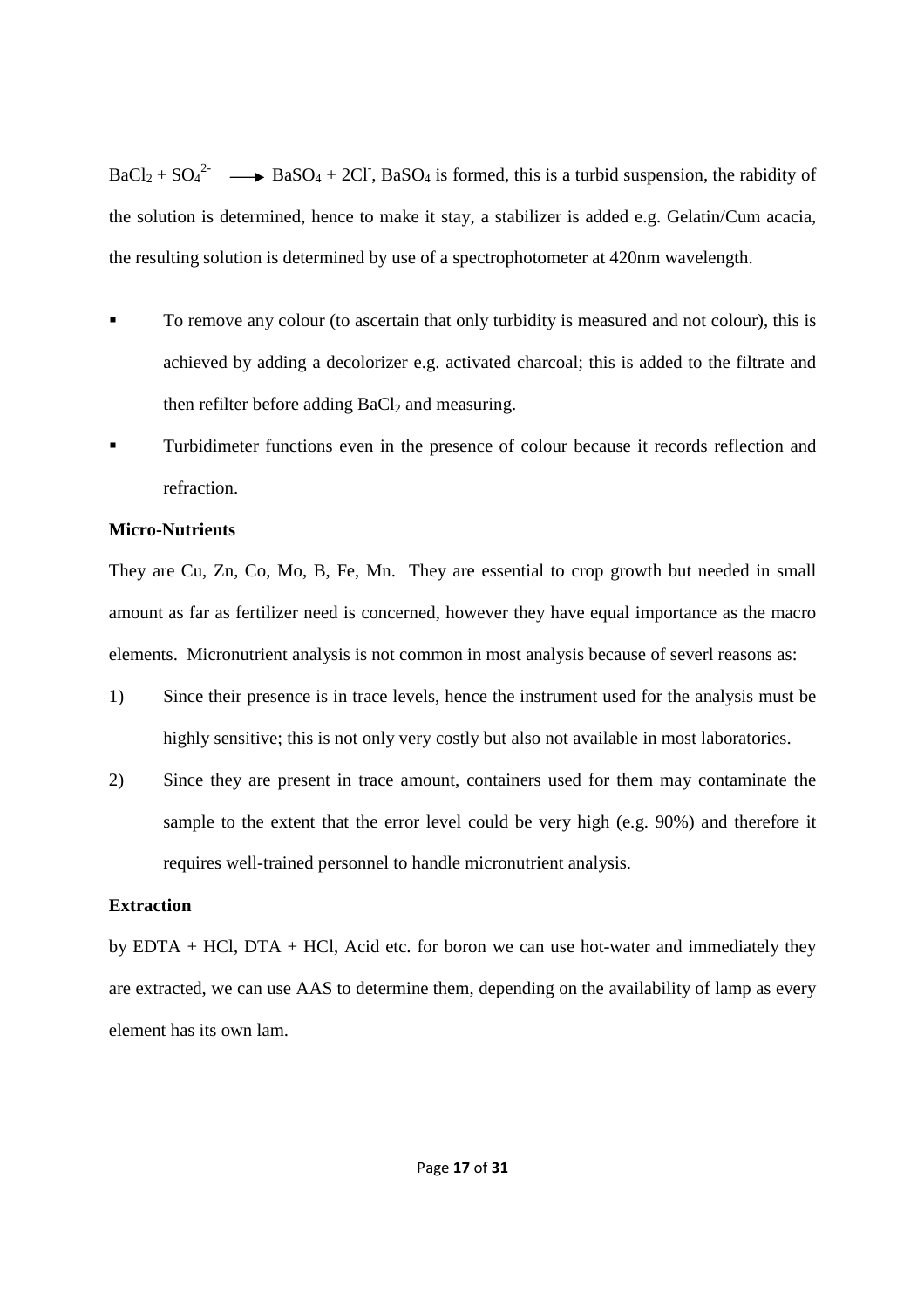## **Plant Analysis**

### a. **Definition**

Plant analysis can be defined as the quantitative determination of the concentration of an element or extractable fraction of an element in a sample from a particular part or portion of a crop.

## b**. Principles and Practices**

Plant analysis is used as an index of available nutrient element supply. Plant growth or yield are compared with the elemental concentrations contained in the dry matter of the entire plant or plant structures such as leaves, petioles, fruit or grain sampled at different times during their development. Plant analysis gives the overall picture of the nutrient levels within the plant at the time the nutrient was taken. The use of plant analysis is based on the principle that the nutrient level present is as a result of all factors affecting the growth of the plant.

# 2. **Some uses of Plant Analysis**

- i. It is used to determine if an element is essential for plant growth, development and maturation.
- ii. It is used to verify the element associated with a phenotypic or nutrient deficiency or toxicity symptom
- iii Establishment of optimum concentrations or critical values for elements associated with optimum or maximum economic yields
- iv. Determining the total elemental uptake by a crop which could be used to estimate the nutrient element requirement per unit of production
- v. Determining the availability and recovery of an applied element in fertilizer in crop response experiments

# 3. **Sampling and Analyzing tissue samples**

- A. Factors to be considered before sample collection:
	- i. Nutrient element heterogeneity
	- ii. Statistical considerations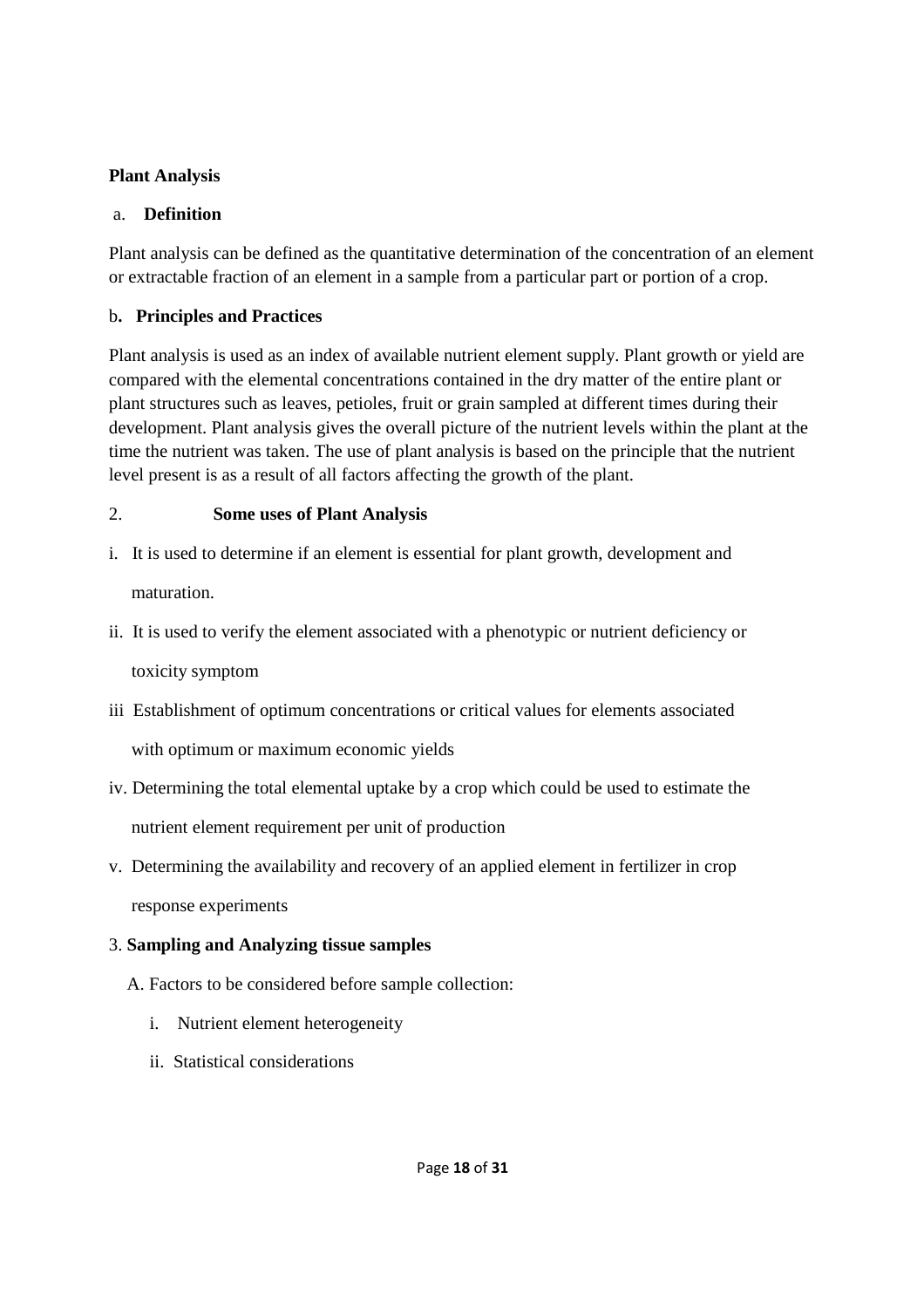B. Sampling Techniques

Factors on which the number of plants to sample are dependent:

- i. General condition of the plants
- ii. Soil homogeneity
- iii. Purpose for sampling
- C. Sample Preparation

 Plant samples are to be subjected to the following preparatory steps before the actual chemical analysis:

- 1. Storage and transport of the fresh material prior to cleaning and drying
- 2. Cleaning the material to remove surface contamination or Decontamination
- 3. Drying to stop enzymatic reactions and prepare the material for grinding
- 4. Mechanical grinding to reduce the material to a fineness suitable for analysis
- 5. Storage of the tissue powder prior to analysis

## D **Plant Analysis**

 Most of the elements contained in plant tissue are present as constituents of the plant tissue rather than as water soluble inorganic anions or cations. Consequently, organic matter of plant tissue must be destroyed before the mineral elements can be determined.

- i. Methods of organic matter destruction:
- a. Wet Ashing- Decomposition of plant tissue by digesting in strong acid solutions
- b. Dry Ashing- Heating plant samples to a temperature sufficiently high to burn off the carbon
- ii. Methods of determining elements in plant samples:
	- Total Nitrogen Method: Micro-Kjeldahl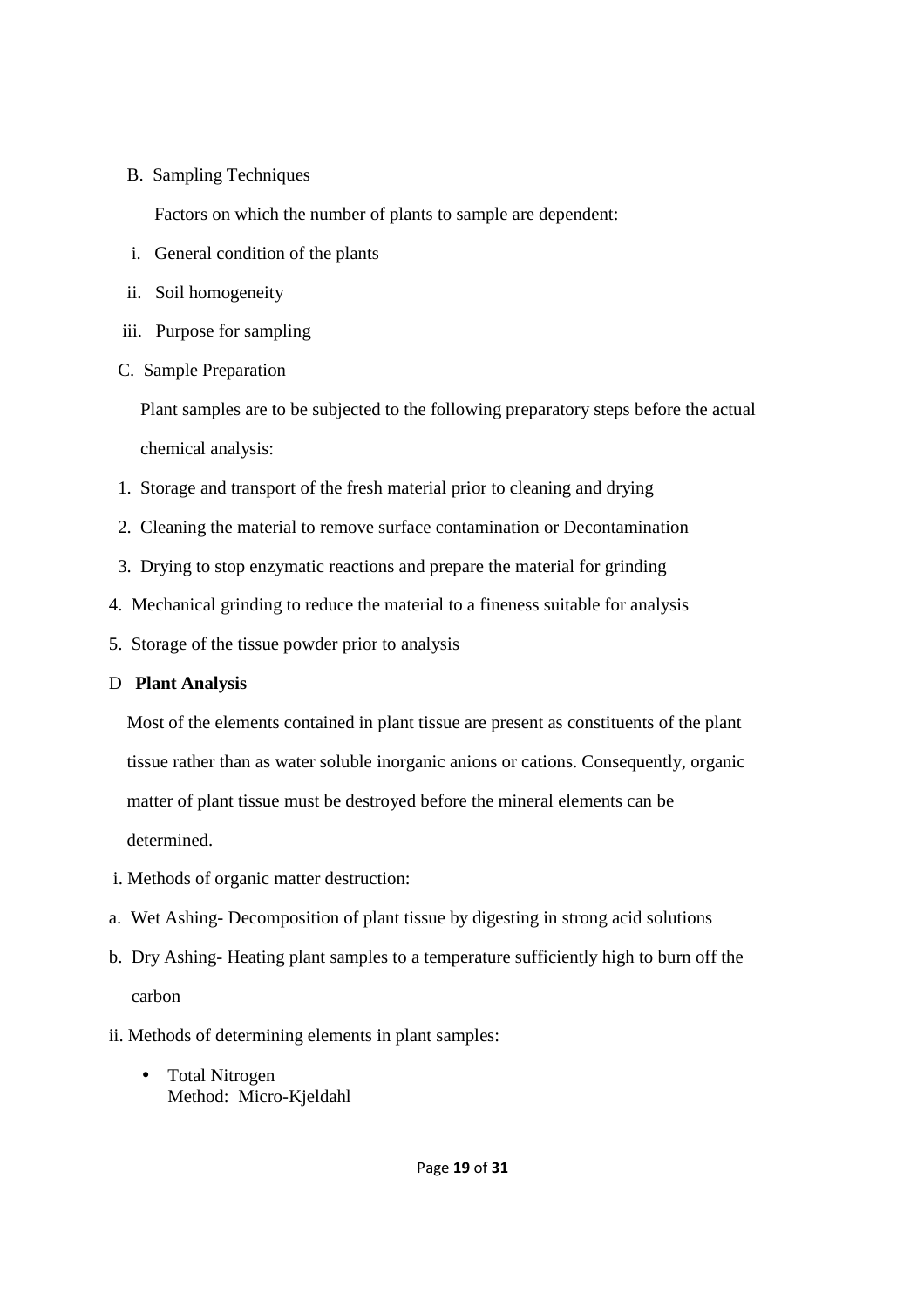- Phosphorus Method: Vanado-Molybdate
- Potassium Method: Flame emission
- Calcium, magnesium, manganese, Zinc and copper determination Method: Atomic absorption
- 4. Plant Analysis as an aid in fertilizing crops

This is based on the concept of critical nutrient concentration.

Definition : Critical level is defined for a given form of nutrient and plant part as that

concentration above which sufficiency occurs and below which deficiency occurs.

There are established critical or sufficiency ranges for specific crops and elements,

when nutrient concentrations are below the established sufficiency range, additional

nutrients would be required.

• Students would be provided with established critical or sufficiency ranges of some common crops

## 5. **Operation and management of a soil testing and plant analysis laboratory**

- 5.1 Types of laboratories:
	- University or educational Institute laboratory Objectives: Data acquisition to support or confirm research or to acquire

information useful in designing educational programs for students and other persons

concerned with soil fertility and plant nutrition

• Industrial laboratory Objectives: Promoting the use or sale of the product manufactured or distributed by

the company owning or operating the laboratory

• Commercial laboratory Objectives: To operate in a manner as to return a profit for the investment required

to provide the service

5.2 Facilities: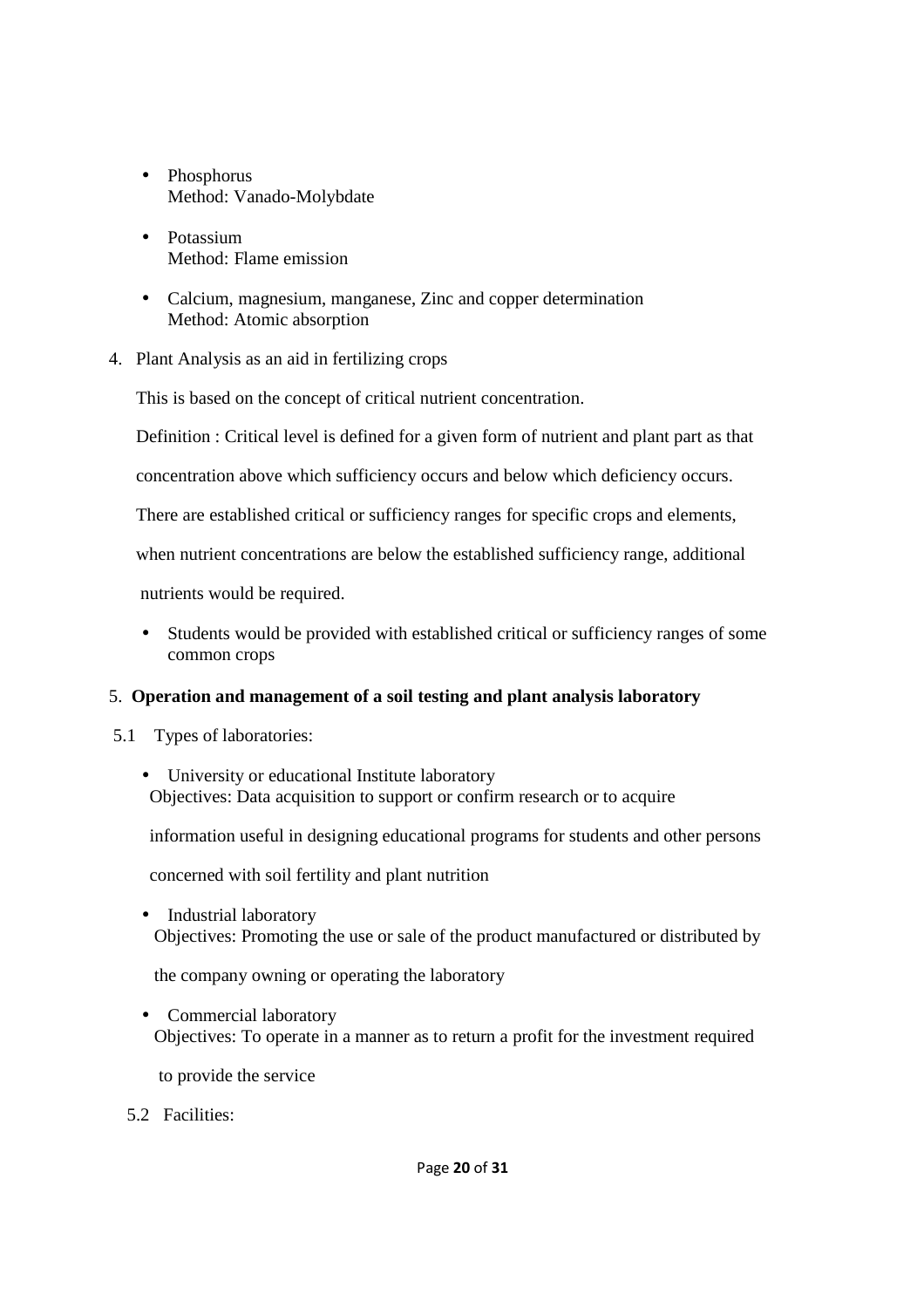- Receiving dock: Used for receiving chemical supplies, soil and plant samples
- Soil grinding or crushing room: Where soils are prepared for analysis
- Soil sterilization area: Used for heat treating soils
- Plant and feed samples preparation room: Where plant samples are prepared for analysis
- Vibration free benches: On which analytical balances and delicate instruments would be placed
- Equipment room: Where laboratory equipments would be kept
- A lockable room or cabinet: For safe storage of chemicals
- A well defined area for disposing of laboratory wastes, washing and drying glassware
- 5.3 Safety: Ready access should be provided to protective and first aid supplies
- 5.4 Electricity Supply: There should be reliable electricity supply since most analytical procedures involves the use of equipment powered by electricity
- 5.5 Water Supply and quality: Water is the wellspring of laboratory performance hence the laboratory should be supplied with regular and clean water
- 5.6 Management: This includes technicians, supervisory personnel, technical director and the manager
- 5.7 Record keeping: Data must be recorded in specific laboratory record books.

Records which contain primary data should not leave the laboratory.

 $\triangleright$ . . Plant Analysis

• Definition

Plant analysis can be defined as the quantitative determination of the concentration of an element or extractable fraction of an element in a sample from a particular part or portion of a crop.

• Principles and Practices

Plant analysis is used as an index of available nutrient element supply. Plant growth or yield are compared with the elemental concentrations contained in the dry matter of the entire plant or plant structures such as leaves, petioles, fruit or grain sampled at different times during their development. Plant analysis gives the overall picture of the nutrient levels within the plant at the time the sample was taken. The use of plant analysis is based on the principle that the nutrient level present is as a result of all factors affecting the growth of the plant.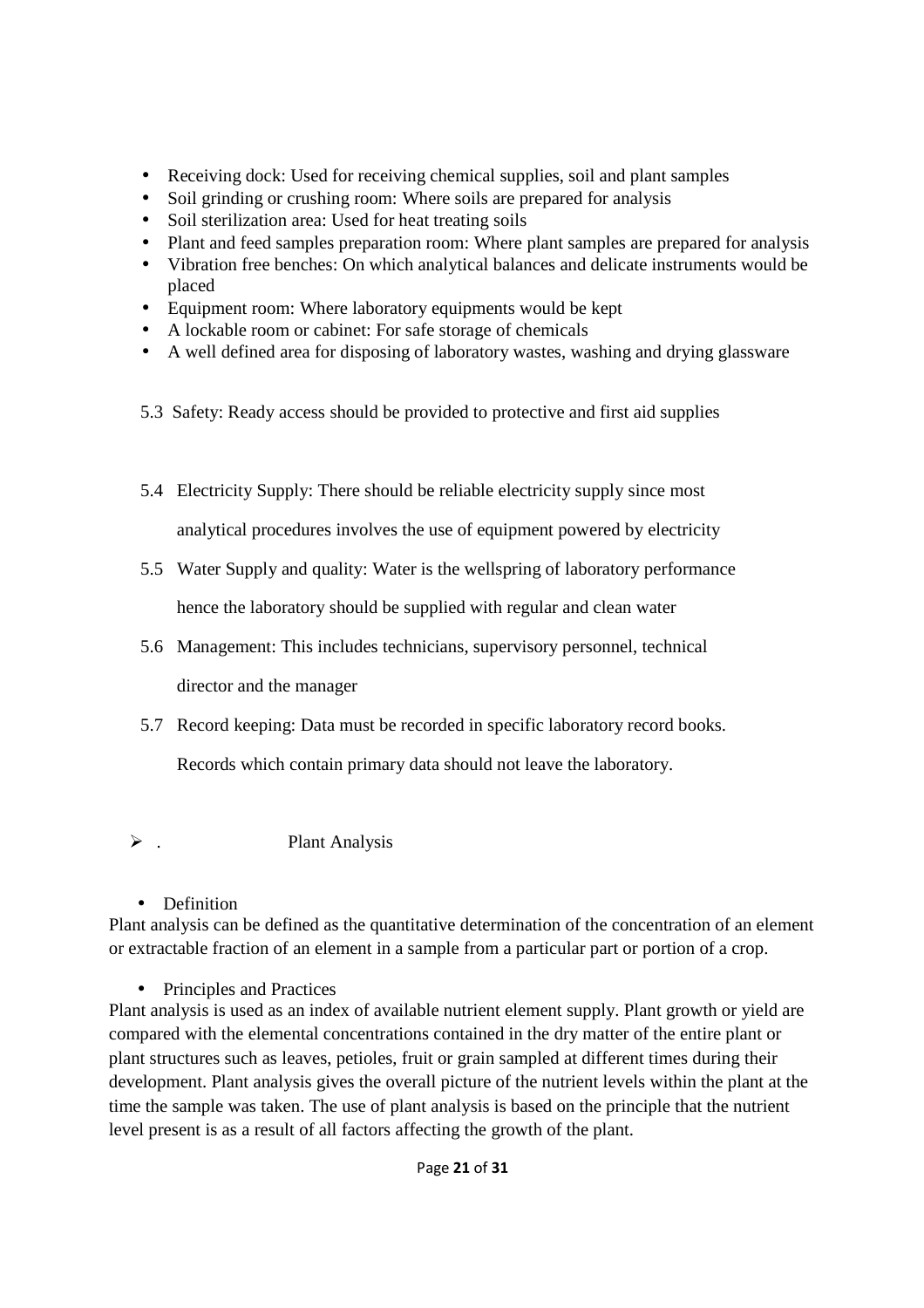# . General Purposes of plant Analysis

- To diagnose or confirm Diagnoses of Visible Symptoms Plant analysis is required in order to confirm tentative identification of plant nutrient deficiency symptoms, though tissue tests should be used with some restraint, they have proved to be an effective tool in convincing farmers of nutrient shortages.
- To identify hidden trouble Certain nutrient deficiencies may not show specific symptoms other than reduced yield and lack of vigor. Plant analysis can identify such deficiencies and lead to measures to be taken for their correction
- Determining the total elemental uptake by a crop Plant nutrients applied to the soil for nutrient deficiency correction would be monitored to know whether they actually entered the plant, if no yield response is obtained, it may be concluded that the applied nutrients were not lacking whereas they may not have been absorbed. Reasons for non absorbance of the nutrients could be detected by the researcher, this may be due to reasons like soil reactions, unfavorable nutrient placement or whether nutrient was absorbed but was ineffective in promoting growth.
- To indicate interactions or antagonisms among nutrients. At times, the addition of certain nutrients reduces the amount of other nutrients in the plant. Additional data from plant analyses will accelerate the development of solutions to practical problems in the application of micronutrients and secondary nutrients.
- As an aid to understanding internal functioning of plants. Analysis of plants either whole or parts periodically through the season under varied environmental conditions show great differences among crops. Plant analyses are useful in showing the mobility of elements within the plant and the zones of concentration.
- To suggest additional tests to identify a particular trouble. Plant analyses at times point to the need for soil tests to identify the specific cause of trouble in a plant
- Sampling and Analyzing tissue samples The validity and usefulness of any plant analysis hinge upon an intelligent and realistic approach to the problem of obtaining a reliable sample. If the sample collected does not properly represent the commodity where it was obtained, all the careful and costly work put into the analysis that follow will be wasted because results will not be valid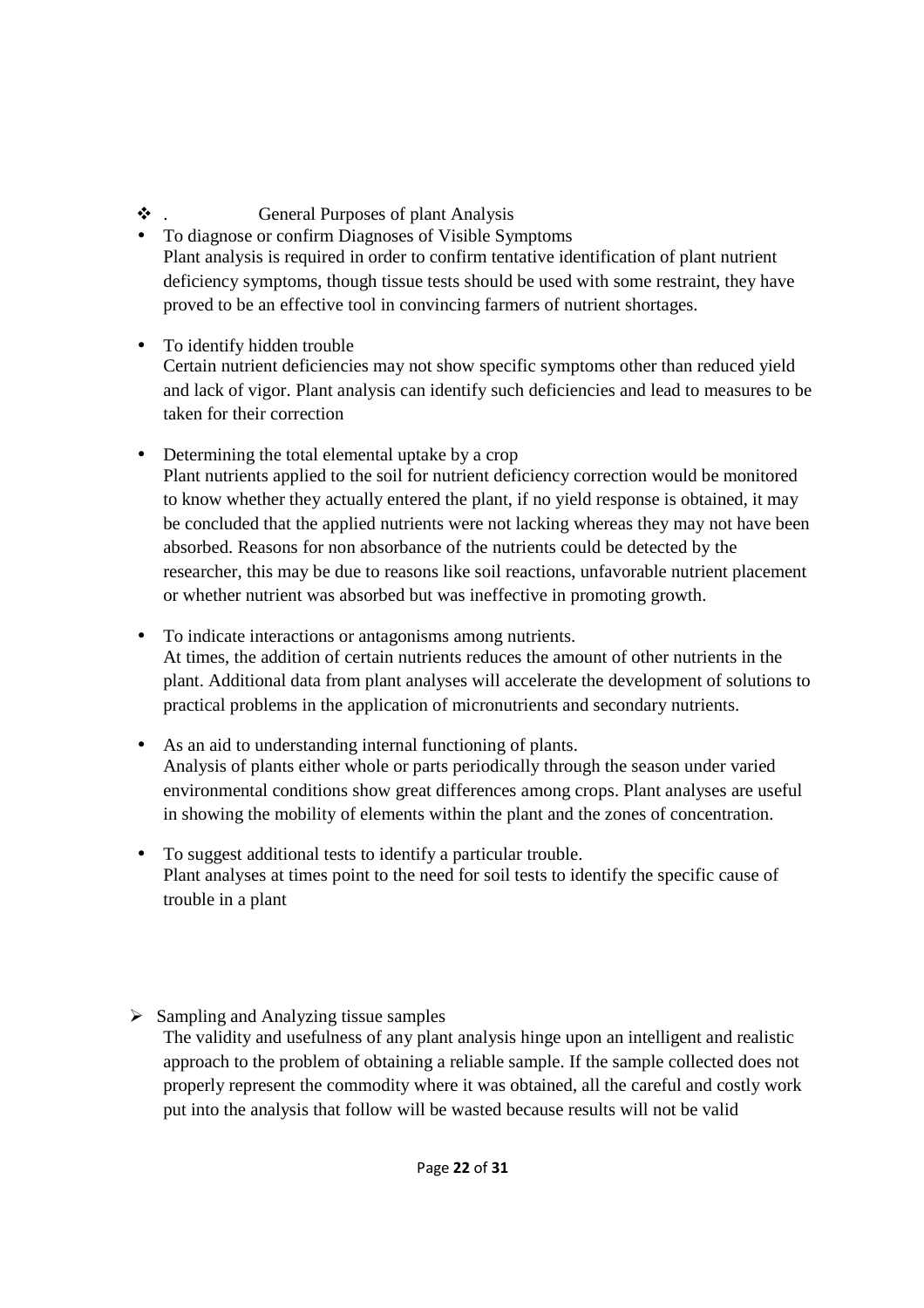- Factors to be considered before sample collection:
- Nutrient element heterogeneity Location: The composition of nutrient element in a particular plant varies with month, hour on the same day, soil type and among different parts of the plant. A specific plant part at a specific location must be selected when sampling. Mature leaves just below the growing tips of main branches and stems should be sampled, this is because physiologically young tissues undergo rapid changes in nutrient composition and therefore should not be sampled.
- Statistical Considerations

After the particular part of the plant to be sampled have been determined, enough sample to adequately represent the sampled population should be taken. Large variations occur in nutrient concentration from plant to plant than within single plant parts, therefore, if sampling material is carefully selected, a small sample will adequately represent the nutrient content of a single plant. Intensive sampling procedure is however needed when many plants are involved in order to represent the nutrient content of the plants in question.

• Sampling techniques

Leaves are generally preferred when sampling, these should be mature leaves just below the growing tips on the main branches and stems of plants. The number of of plants to sample depend on such factors as: the general condition of the plants, soil homogeneity, and the purpose for which the samples are to be taken. As many plants as possible should be sampled and it is best to take samples during a particular time of the day under calm climatic conditions. It is recommended that samples should be taken just prior to or at the time plants begin their reproductive stage.

• What not to sample

Plants which are covered with soil, dust, damaged by insects, mechanically injured or diseased

Dead plant tissues

Moisture or temperature stressed plants

# ❖ Transportation

Plant samples should be transported under refrigerated conditions if there is going to be a considerable time lag after sampling and transport to the laboratory and if they could not be decontaminated immediately, they should be kept under refrigerated condition, this is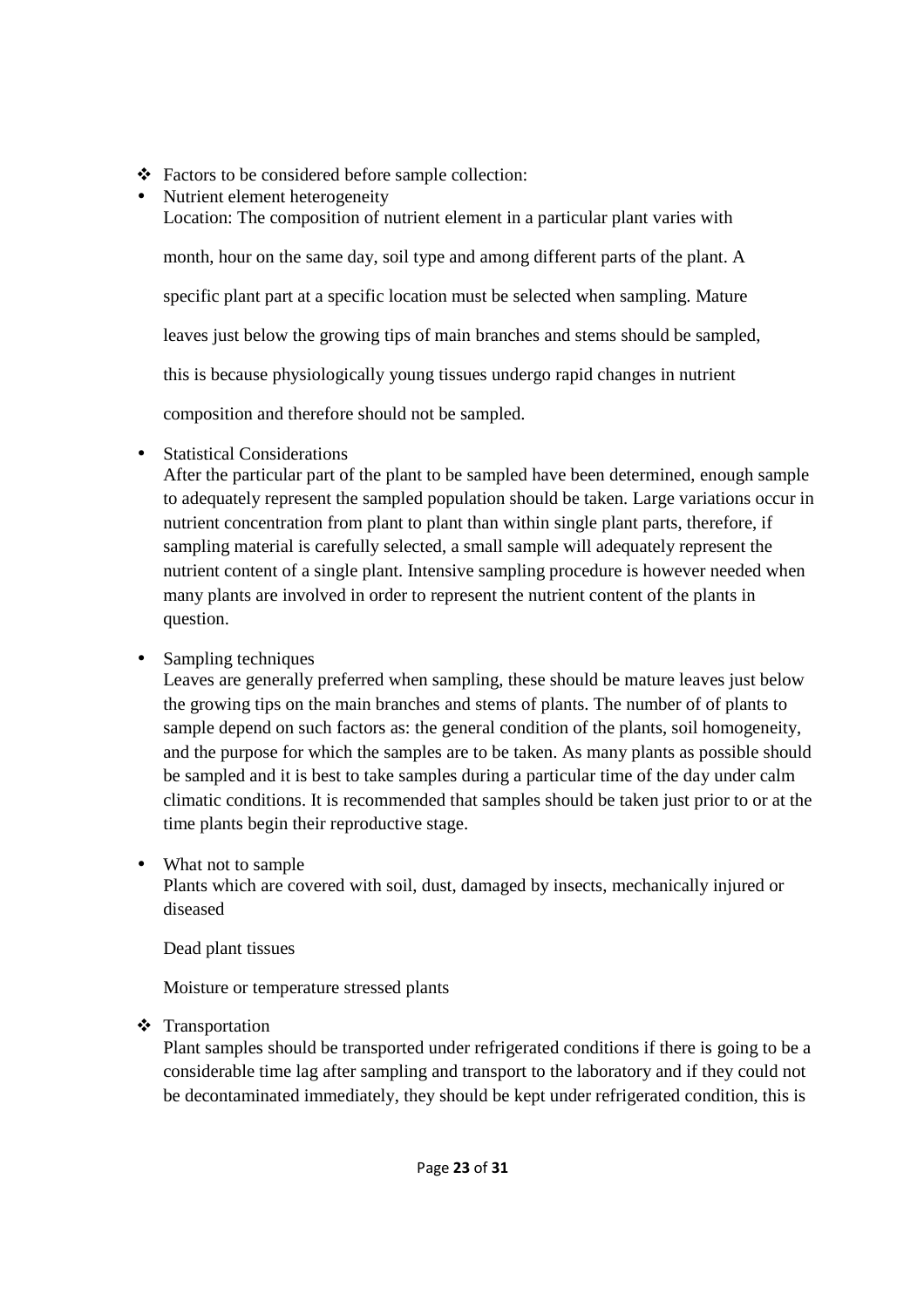to allow for easy and efficient cleaning. Plant samples should not be transported to the laboratory in sealed packages, they should be opened to the atmosphere.

### > Sample Preparation

After sampling, plants are subjected to four different preparatory steps before actual chemical analysis:

- o Cleaning the material to remove surface contamination or Decontamination: Plant samples collected may be covered with a thin film of dust which may be difficult to be removed by mechanical wiping or brushing, the presence of dust can affect the concentrations of Fe and Mg in the sampled plant if not removed, therefore, dust must be removed before the leaf material is dried. Dust can be removed by washing plant tissues in 0.1-0.3 % phosphorus free detergent solutions followed by rinsing in pure water. The washing procedure should be done as quickly as possible so as to prevent the loss of nutrients like K, Ca and Na through leaching.
- o Drying

Plant tissue samples should be dried as rapidly as possible after washing, delay in drying them may result in:

Considerable loss in dry weight

Breaking down of protein to simpler nitrogenous compounds

Samples should be dried at 65ºC in a dust – free forced-draft electrical oven to a constant weight. This temperature satisfies the two separate requirements that must be met when drying plant material for analysis, they are:

A sufficiently high temperature to destroy the enzymes responsible for decomposition processes

Optimum temperature for moisture removal without appreciable thermal decomposition

Plant samples are therefore not recommended to be air dried because the temperature when air dried will not satisfy the above requirements

o Grinding

Plant samples are to go through the process of grinding after drying, this will allow for greater ease of manipulation and ensure greater uniformity in composition

When dealing with a large number of samples, hand grinding may be too laborious and time wasting, therefore, mechanical grinding may be preferred. Mills should be carefully selected particularly when analyzing for micronutrients, mills which minimize the possibility of contamination should be used. Equipments having grinding surfaces of either steel, stainless steel or agate are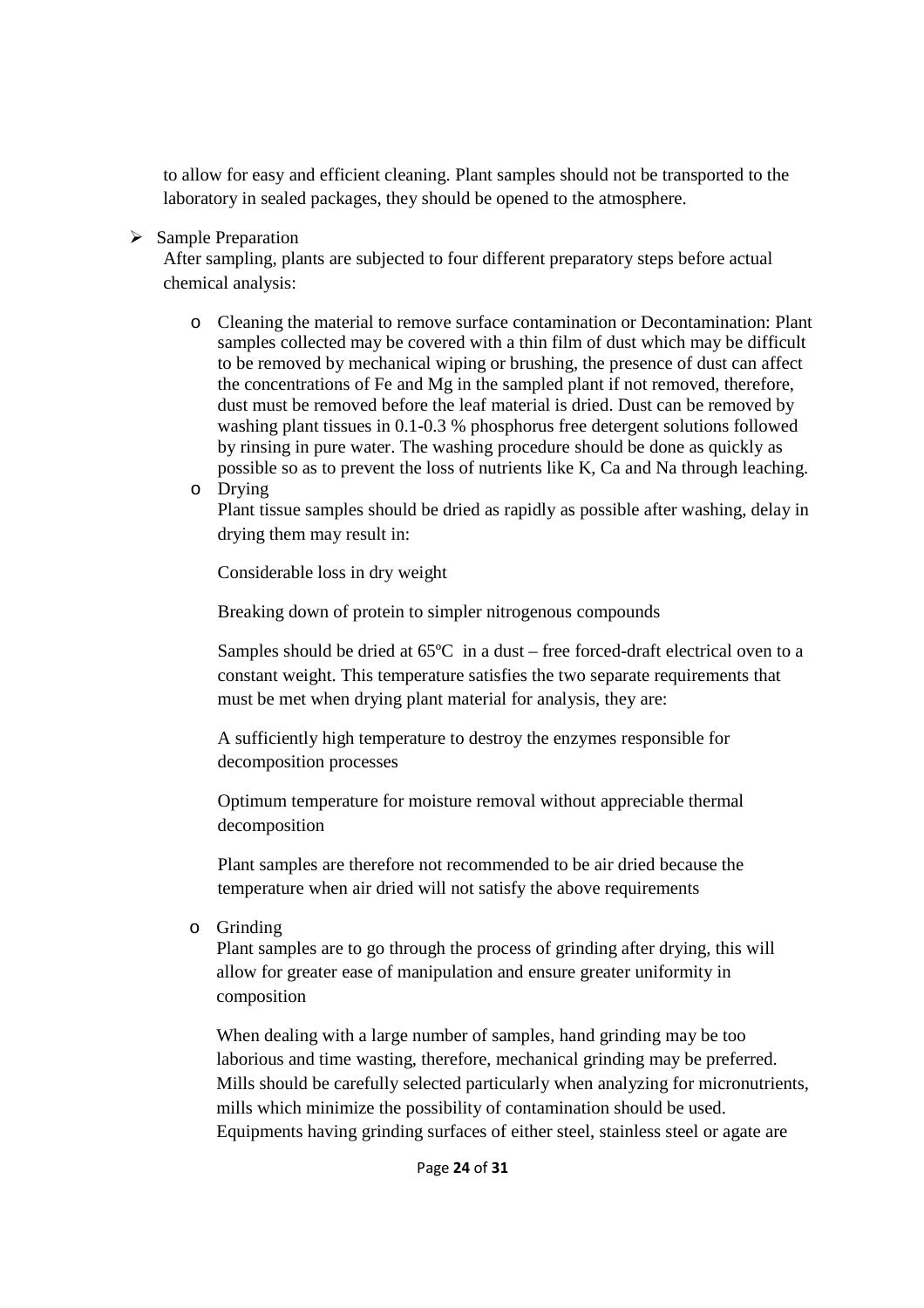recommended. Examples of grinding equipments are: hammer mill, wiley mill, agate or glass mortar with pestle.

o Storage

Dried ground plant material should not be stored in the shelf for more than two months to avoid becoming moldy. Samples to be kept for longer periods should be stored in a sterilized sealed bottle in a refrigerator at

 $-5^{\circ}$ C.

> Laboratory Analysis

Most methods developed for the analysis involve ashing the plant tissue to

destroy the organic components leaving the various elements for analysis. Some

scientists have proposed the use of extraction procedures which utilize dried,

green tissue. There are two methods of ashing plant samples:

- Wet ashing: Plant tissue is decomposed by digesting the plant sample in strong acid solutions such as  $HNO<sub>3</sub>$ ,  $H<sub>2</sub>SO<sub>4</sub>$  and  $HClO<sub>4</sub>$ . (Special precautions against explosions must be taken when  $HCIO_4$  is used). Wet digestion procedure is to be preferred for analysis of trace elements and elements which could be lost by volatilization in the dry ashing procedure (N, Cl, S). Since boron can be lost by steam distillation as  $H_3BO_3$  and can be volatilized during wet ashing, the wet digestion procedure is not applicable for analysis of this element. There is the danger of loss of P by volatilization as  $H_3PO_4$  during  $HClO_4$ digestion if the temperature exceeds 230ºC.
- Dry ashing: Dry ashing consists of heating the sample to a temperature sufficiently high to burn off the carbon. This is normally carried out in a muffle furnace at temperatures not exceeding 500ºC. Ashing may require two or more hours depending on the type of tissue. For highly carbonaceous tissues a longer ashing period may be necessary. The use of high walled crucibles are preferred over open flat vessels. Boron can be determined only by dry ashing since this element is volatilized during wet ashing. Heating of sample should not be too rapid during dry ashing, if heating is too rapid, the sample might burst into flames and excessively high temperatures will be reached. High temperatures are to be avoided because of the following reasons:
	- o Elements like Na, K, P, Cl, S and B might be lost as volatile compounds. No loss of P is expected below 600ºC.
	- o Salts present in the ash might fuse and form a fused mass surrounding particles of incompletely burned tissue.
	- o Complex silicates might form as siliceous residues in the ashed material. Such residues frequently contain significant amounts of trace elements and possibly some Na and K.
- $\div$  Method of analysis
	- The following are the commonly used methods for the analysis of plant tissue ash:
		- o Colorimetric
		- o Flame emission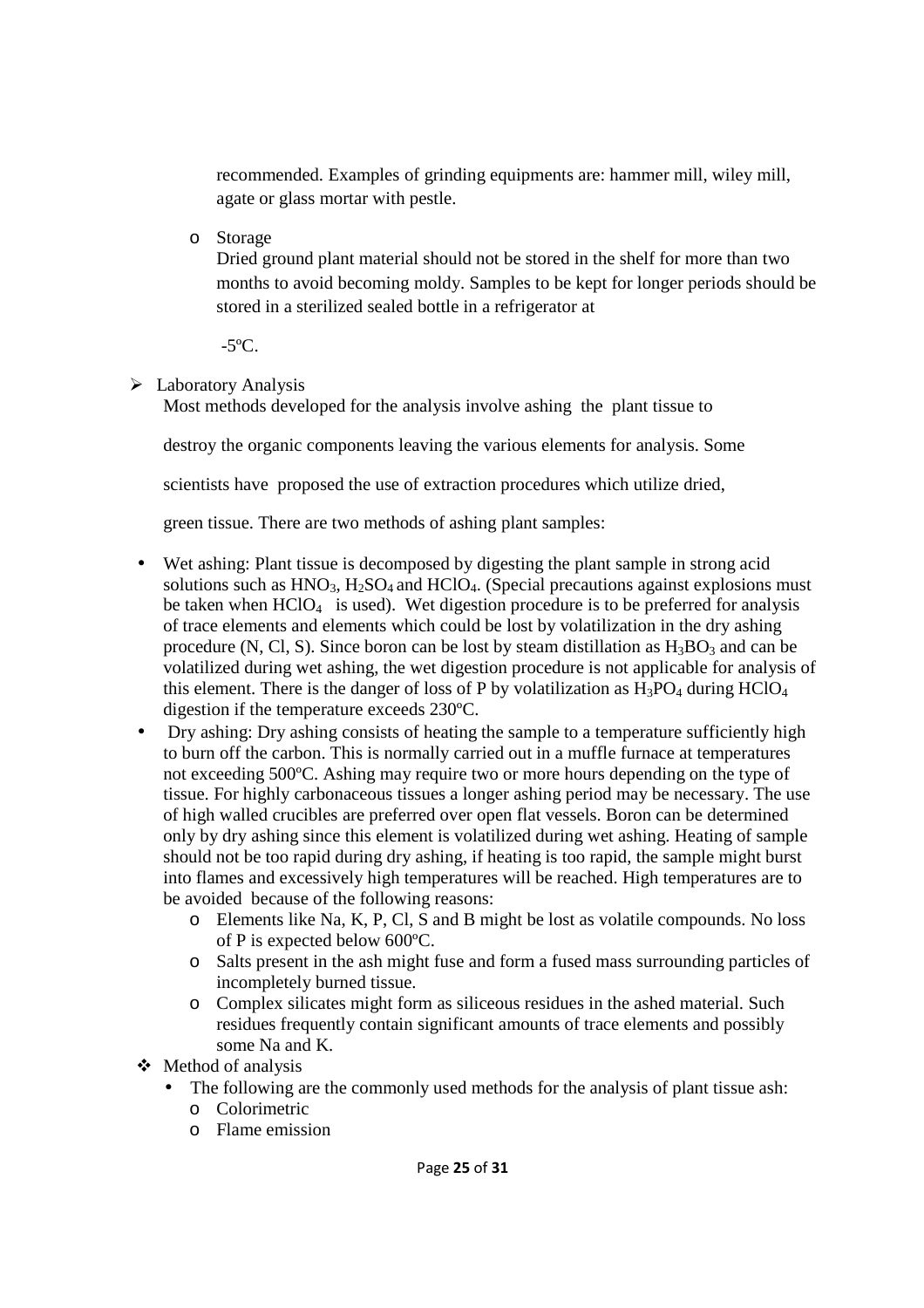- o Atomic absorption spectroscopy
- o Mass spectrometry
- o Neutron activation analysis
- o X-ray fluorescence
- o AutoAnalyzer technique
- Total Nitrogen in plant tissue is determined by Micro-Kjeldahl method
- Phosphorus in plant tissue is determined by Vanado-Molybdate method
- Potassium is determined by dry ashing and read on flame photometer.
- $\blacktriangleright$ Plant Analysis as an aid in fertilizing crops

Plant analysis can serve as an efficient guide in crop fertilization. Plant analysis is a study of the relationship of the nutrient content of the plant to its growth. Concentrations of mineral nutrients in specific plant parts are used as guides to indicate how well plants are supplied with these nutrients at a certain time of sampling. Such reference concentrations provide a tool to assist the agronomist in evaluating nutrient disorders and at improving fertilizer practices. A plant's nutrient status could be more accurately described using concentration ranges. The procedure commonly used is that of comparing a plant's concentration of elements with it's sufficiency or critical range. The concentration of each element found during analysis is reported as "less than" "greater than" or "within the range".

| Nutrient Sufficiency Ranges of Corn at specific plant parts and time of Sampling |
|----------------------------------------------------------------------------------|
|----------------------------------------------------------------------------------|

| Element      | Jones (1969)     | Neub ert, et al., | Lockman I1969)             |
|--------------|------------------|-------------------|----------------------------|
|              |                  | (1969)            |                            |
|              | Ear Leaf at Silk | Ear Leaf at Silk  | 30-45 days after emergence |
| N%           | $2.76 - 350.0$   | $2.60 - 400.0$    | $3.5 - 5.0$                |
| $\mathbf{P}$ | $0.25 - 0.40$    | $0.25 - 0.50$     | $0.4 - 0.8$                |
| K            | $1.71 - 2.50$    | $1.70 - 3.00$     | $3.9 - 5.0$                |

Page **26** of **31**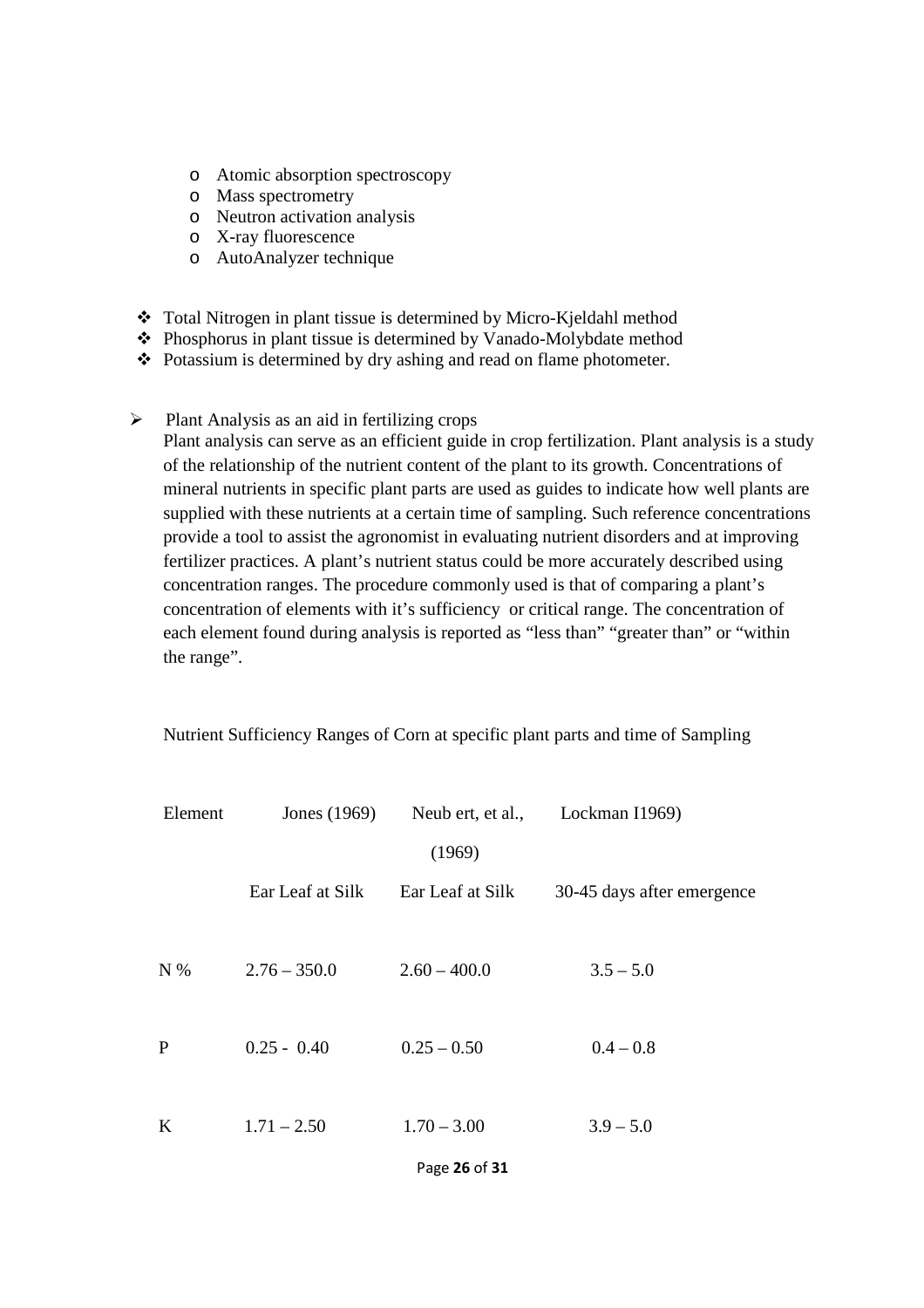| Ca | $0.21 - 1.00$ | $0.31 - 0.50$ | $0.3 - 0.8$ |
|----|---------------|---------------|-------------|
|    |               |               |             |

# Sufficiency Ranges for Soybean Leaves Small and Ohlrogge, 1973

| Element   | <b>Sufficiency Range</b> |  |  |
|-----------|--------------------------|--|--|
| N %       | $4.26 - 5.50$            |  |  |
| ${\bf P}$ | $0.26 - 0.50$            |  |  |
| K         | $1.71 - 2.50$            |  |  |
| Ca        | $0.36 - 2.00$            |  |  |
| Mg        | $0.26 - 1.00$            |  |  |
| Fe        | $51.0 - 350.0$           |  |  |
| Cu        | $10.0 - 30.0$            |  |  |
| Zn        | $21.0 - 50.0$            |  |  |
|           |                          |  |  |

> Operation and Management of a soil testing and plant analysis laboratory

There are three types of soil and plant analysis namely: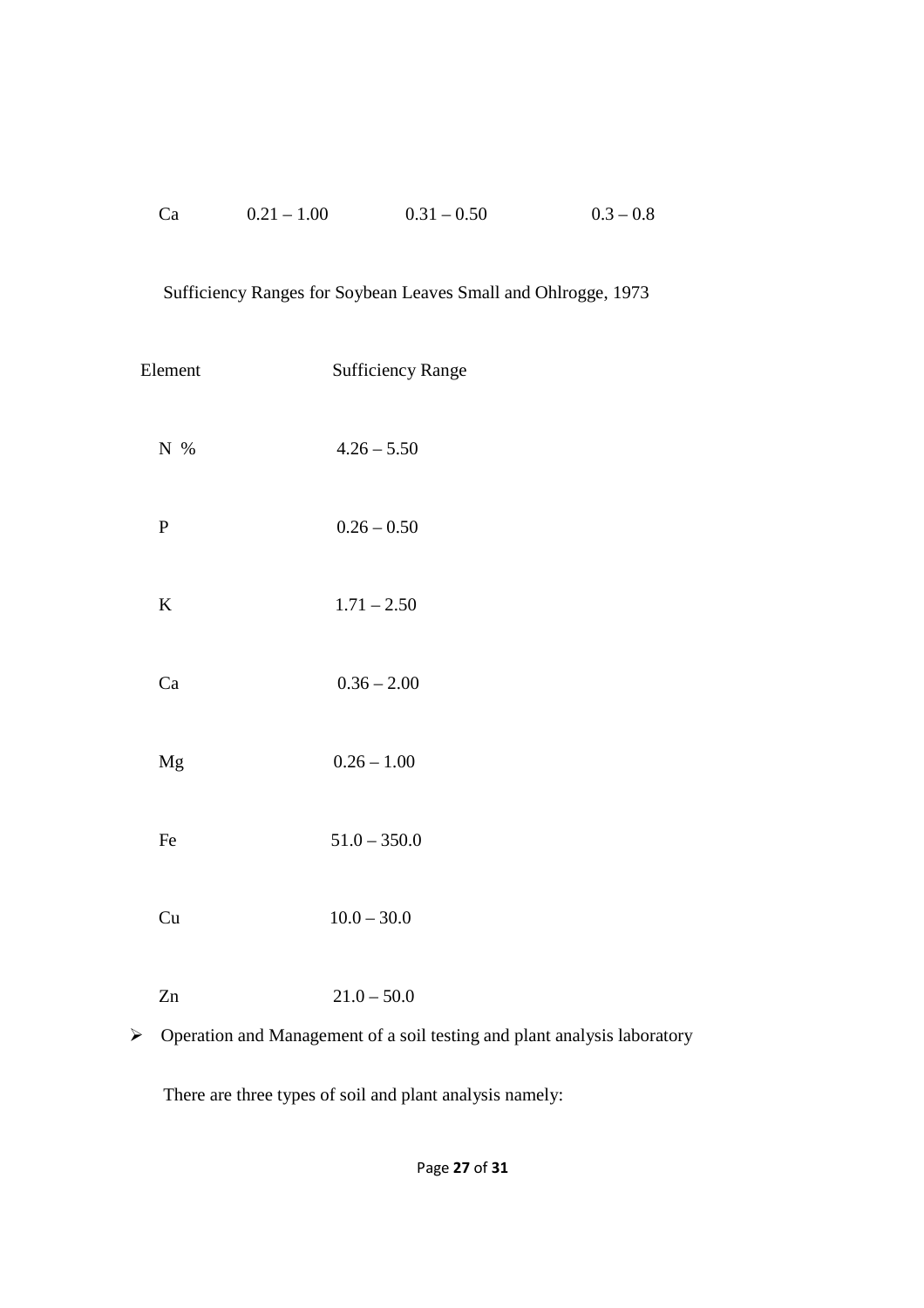- Laboratories operated by a university or educated institution
	- o Objective: To provide a service in the field of soil and plant analysis with the objective of acquiring data to support or confirm the research or to acquire information that would be useful in designing educational programs for students and other persons concerned with soil fertility and plant nutrition.
- Industrial Laboratories: These are laboratories operated by a company, usually a fertilizer company.
	- o Objective: Promoting the use or sale of the product manufactured or distributed by the company owning or operating the laboratory
- Commercial Laboratory
	- o To operate in such a manner as to return a profit for the investment required to provide the service

The common purpose of all the above laboratories is to provide a service to the

agricultural laboratory.

The successful operation of a commercial laboratory requires careful study,

planning and organization. The overall organization includes the people,

facilities for housing the laboratory and the instrumentation.

# PERSONNEL

- Class I Technicians: People who are primarily responsible for the receiving and preparation of soil and plant samples for analysis. They also involved in recording of test results.
- Class II Technicians: These are people trained to perform routine soil analyses such as pH, phosphorus, potassium e.t.c. A knowledge of chemistry is useful but not mandatory for this set of people. It is however much more efficient to have this class of technicians become specialists in a particular phase of the soil testing operation as this will improve their proficiency.
- Class III Technicians: This category includes people who have a working knowledge of chemistry and are responsible for the operation of more complex instruments such as the atomic absorption spectrophotometer. Because of the variety of tests that are performed and the dilutions and other calculations that are necessary, a formal education in chemistry with a good mathematics background is important.
- Class IV Technicians: This category includes persons performing Kjeldahl nitrogen tests, sulfur analysis and other wet chemical tests. Those to be employed to this position should have a good knowledge of chemistry this is because wet chemistry and techniques such as titration require a good working knowledge of chemistry. The difference between class lll and lV technicians lies in the fact that people who prefer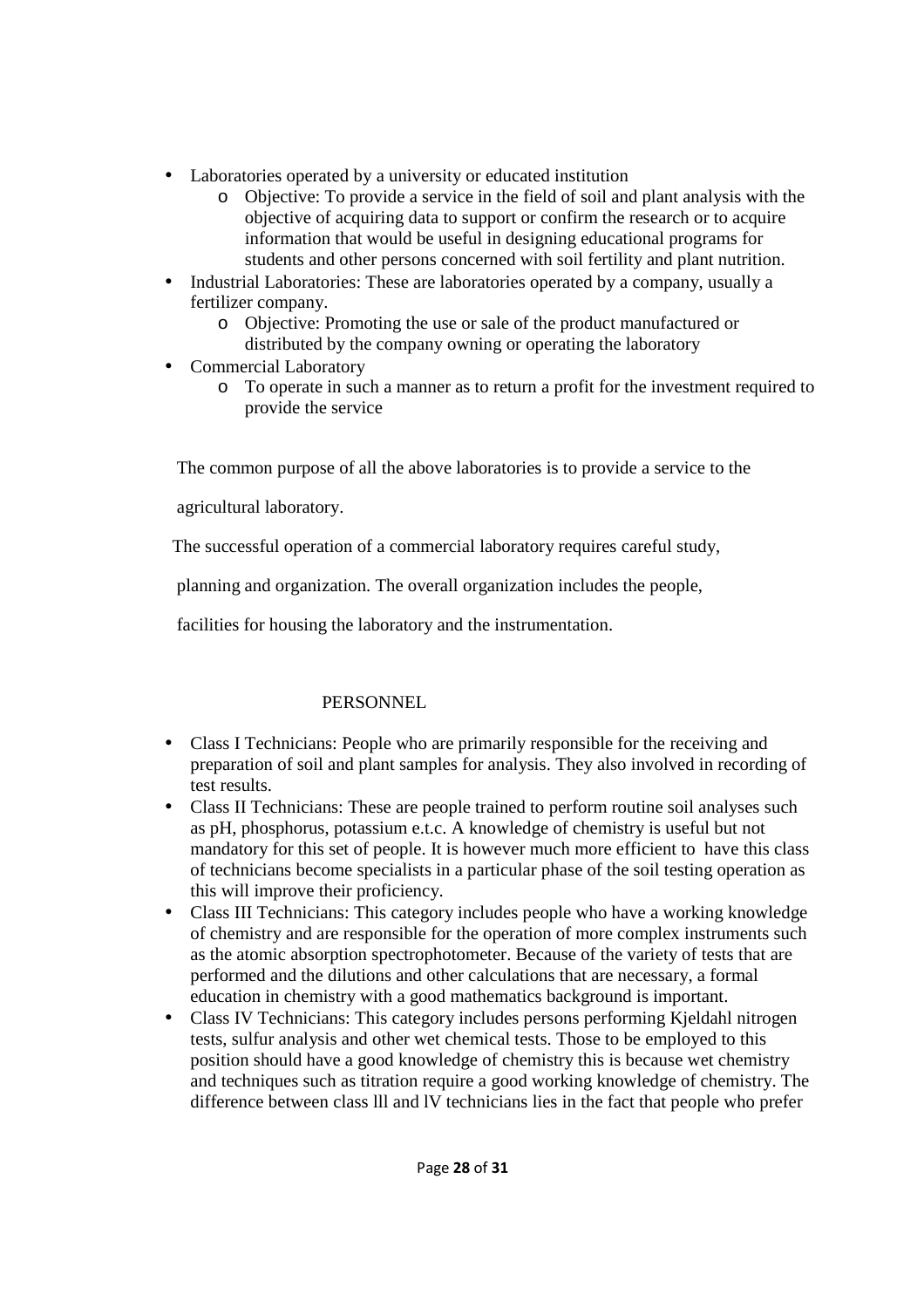to work with atomic absorption, for example, usually do not like to work with the wet chemistry tests that are performed by class lV technicians.

- Class V Technicians: These are trained in the operation of instrumentations such as the direct-reading emission spectrograph for plant tissue analysis and gas chromatography. Formal education in chemistry and related sciences is a must for people in this category. This people may or may not operate the instruments but should direct or supervise instrument operation.
- Supervisory Personnel: The primary purpose of this supervisor is to make certain that that all of the technicians are utilized efficiently and that samples are flowing through the laboratory smoothly and in proper sequence. The person occupying this post should be trained in the management of people.
- Technical Director: This person will work closely with the supervisor, must have a working knowledge of chemistry i. e. should know the technique of actually performing various analysis. He/She should be responsible for the quality control programme.
- Finance Officer: Financial records are important to the success of the laboratory, and bookkeeping is a necessary part of the laboratory operation. It is important that accurate accounting methods be employed. Accounts receivable should be monitored continuously to assure adequate cash flow.
- The Agronomist: This performs a vital role. It is their responsibility to read the reports and discuss it personally with the customer. The competence and ability of the agronomist in many cases will determine the success or failure of the operation regardless of how correct/rapid the analyses may be and whether the laboratory is using the most sophisticated instrumentation to process results. His ability to interpret and make recommendations is of utmost importance.

#### $\blacktriangleright$ FACILITIES

 SIZE OF THE BULIDING: This will depend on the volume of business and instrumentation involved. The building should be large enough to accommodate all the instrumentation and allow adequate working space for technicians, clerical personnel, storage and receiving of chemicals and samples.

 $\triangle$  Sections of the building

- Receiving dock and Storage: This is utilized for receiving of all chemical supplies as well as soil and plant samples
- Soil sterilization area: Devoted to heat-treating soil samples once they have been tested and before they are discarded. This is mandatory under Federal regulations for laboratories receiving soil samples from quarantine areas.
- Soil Preparation room: Soil samples are placed in trays for movement into the laboratory testing area. Soil samples are stored in this area until they have been tested and reports sent out
- Plant Preparation room: This is where plant and feed materials are kept. There should be drying and storing facilities for the plant material as well as space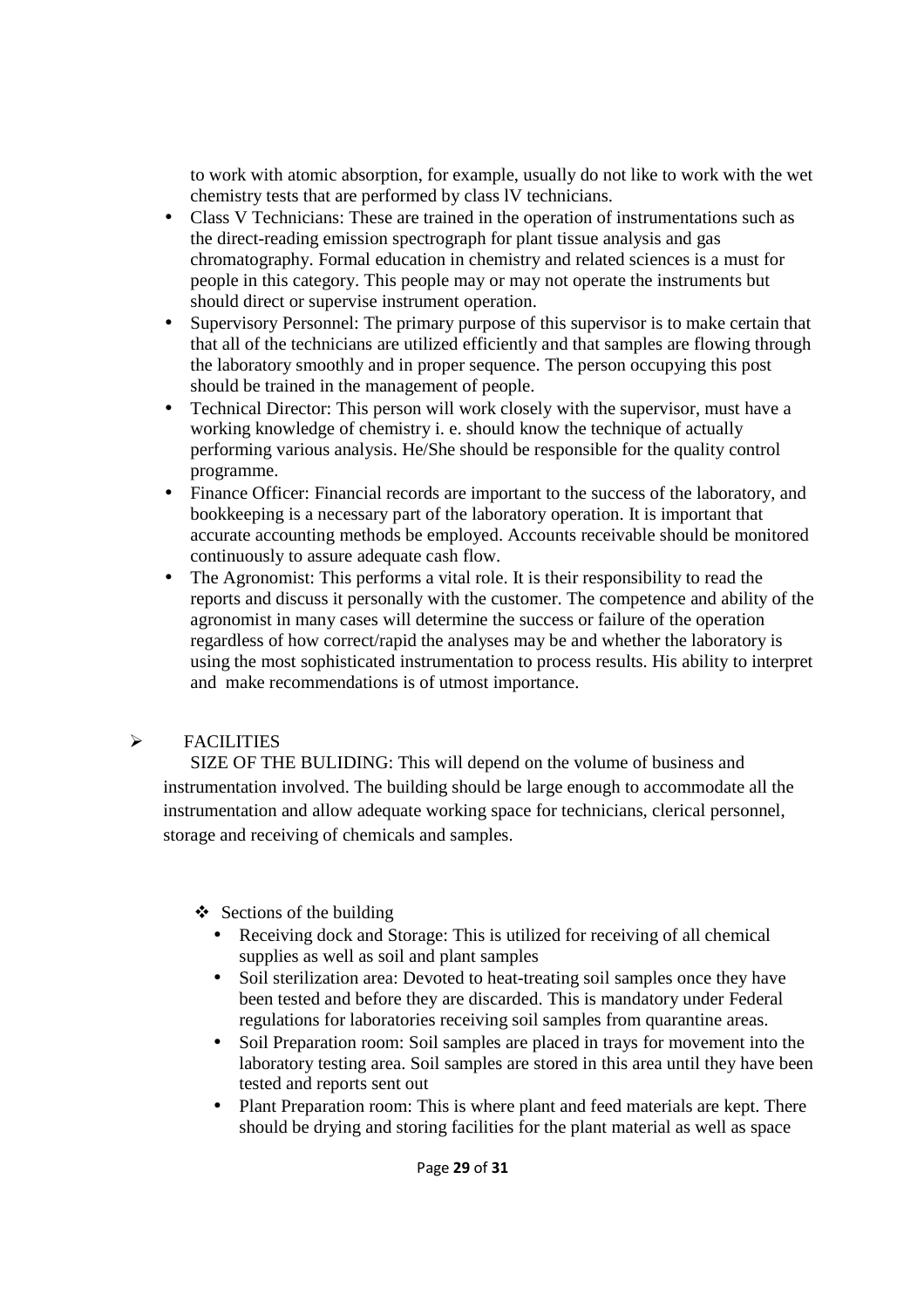for grinding equipment. Adequate exhaust system is essential in both the soil preparation and plant tissue analysis preparation rooms. Soil and plant preparation rooms should be separated so as to avoid any contamination of plant tissue material by soil.

- Air conditioning and heating systems: These should be adequate in the laboratory to maintain a uniform temperature as much as possible from day to day and from month to month. Unusual variations in temperature within the laboratory can upset the calibration of some equipment. There should also be electrostatic air cleaners so as to remove dust and foreign contaminants from the air being circulated throughout the laboratory.
- Employees' lounge: There should be enough space for employees where they can have a private area for coffee breaks and launch. Employers are not to eat in the laboratory to avoid contaminations. Smoking is absolutely prohibited in any of the laboratory sections
- Executive Conference room: This is where discussions with customers, management discussions and meetings with employees take place.
- Business office or Reception: This is where customers would be greeted as they enter the building and they may be directed to the proper area. Visitors should not be allowed in any of the laboratory sections without prior approval with exception to the business, storage and receiving areas and executive conference rooms. Windows should be installed on the inner walls along the main hallway so that visitors touring the lab may view the operations without interfering with the employees or introducing any contamination into the various areas.

#### $\blacktriangleright$ INSTRUMENTATION:

- Racks; For storage and drying soil and plant samples
- Grinders: For grinding soil and plant samples
- Soil sterilizer: For soil sterilization
- pH meters: For pH determination of soil and water samples
- Spectrophotometer: For phosphorus determination
- Flame photometer: For potassium and sodium determinations
- Atomic absorption spectrophotometer: For the determination of trace elements, calcium and magnesium
- Kjeldahl equipment: For total and ammonium nitrogen determination
- Furnaces: For ashing of plant samples
- Weighing balance: This should be accurate to 0.001 g.
- Fume cupboards
- Incinerator: A place where all containers from which soil and plant samples are received
- Fire extinguisher: In case of fire incident.

#### $\blacktriangleright$ CHEMICALS:

High grade chemicals and standards should be purchased and kept at the

recommended temperature.